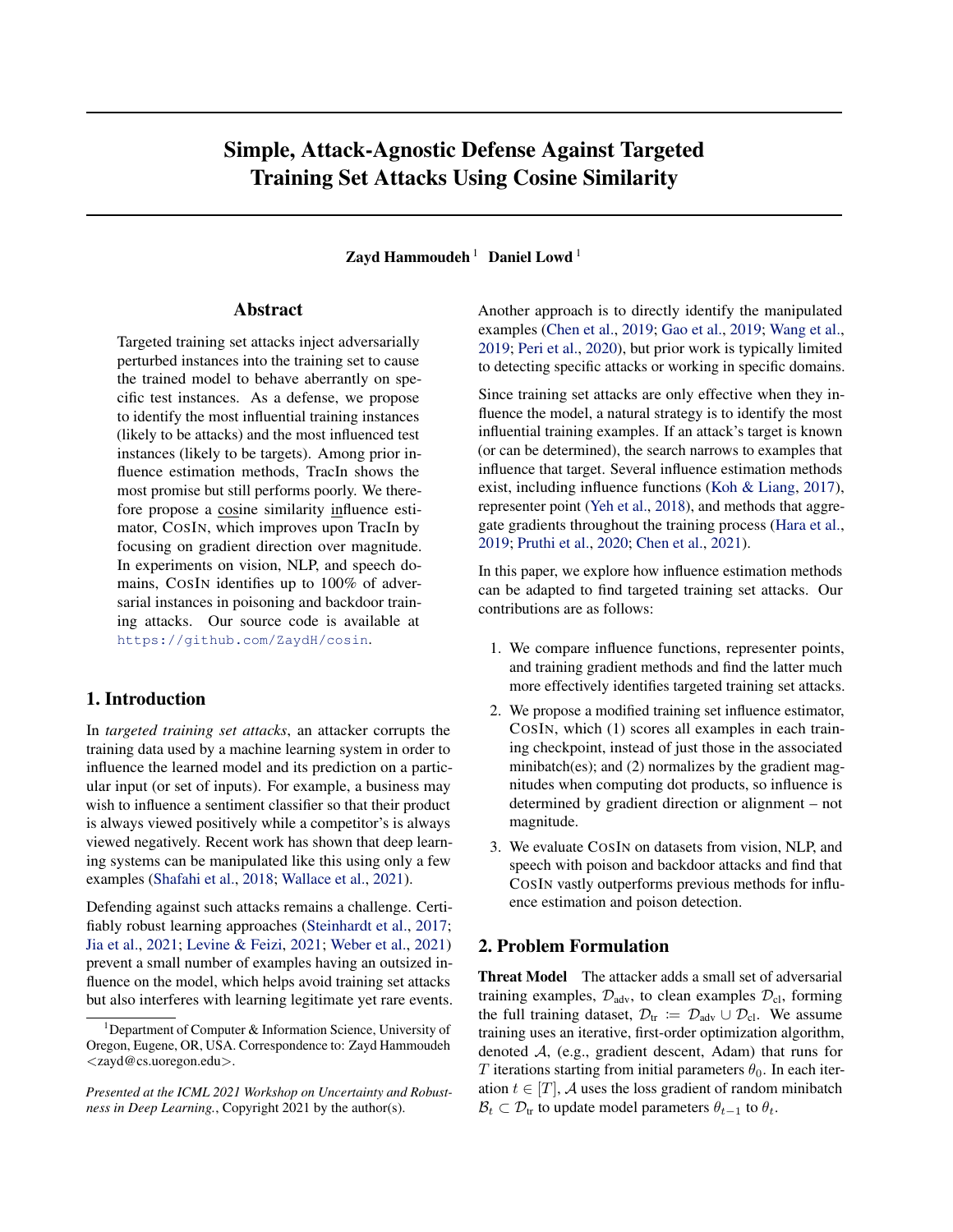<span id="page-1-0"></span>Attacker's Objective & Knowledge The attacker's objective is to influence the training process such that for some *target* test example,  $z_{\text{targ}} := (x_{\text{targ}}, y_{\text{targ}})$ ,<sup>1</sup> the learner mispredicts the instance as having label  $y_{\text{adv}} \neq y_{\text{targ}}$ . Backdoor attacks insert the same, fixed *adversarial trigger* (e.g., change one specific pixel to maximum value) to all examples in  $\mathcal{D}_{\text{adv}}$ and change these perturbed examples' labels to  $y_{\text{adv}}$ . The same adversarial trigger is also added to the target example's feature vector  $x<sub>targ</sub>$ . Data poisoning only perturbs training examples with the target example's features,  $x<sub>targ</sub>$ , remaining pristine. *Clean-label* poisoning attacks leave labels unchanged when crafting  $\mathcal{D}_{\text{adv}}$  from a set of seed instances.

Attacker knowledge of the learning environment varies. Inline with previous work [\(Zhu et al.,](#page-5-0) [2019;](#page-5-0) [Huang et al.,](#page-4-0) [2020;](#page-4-0) [Wallace et al.,](#page-5-0) [2021\)](#page-5-0), poisoning attacks a specific pretrained model – excluding randomly initialized linear layers. The backdoor attacks are model-agnostic and here are trained from scratch as in [\(Liu et al.,](#page-4-0) [2018;](#page-4-0) [Weber et al.,](#page-5-0) [2021\)](#page-5-0). The attacker never knows the training minibatch sequence.

**Our Objective** Let  $\mathcal{T} \subset \{1, \ldots, T\}$  denote a subset of the training iterations where  $|T| \ll T$ , and let  $\mathcal{P} := \{(\eta_t, \theta_{t-1}) : t \in \mathcal{T}\}\$ be serialized, periodic training parameters where  $\eta_t$  is iteration t's learning rate and  $\theta_{t-1}$  is the iteration's starting model parameters. Provided  $P$  and test example  $z_{te} := (x_{te}, y_{te})$ , our goals are two-fold: (1) *detect* if  $z_{te} = z_{targ}$ , and if so, (2) use  $z_{te}$  to *identify*  $\mathcal{D}_{adv}$ . We then retrain to render the attack ineffective.

### 3. Influence Estimation for Training Set Attacks

[Pruthi et al.](#page-5-0) [\(2020\)](#page-5-0) propose TracIn – a general-purpose influence estimation method; it estimates influence by "tracing" the training procedure, adding up the impact of each example each time its gradient is used to update the model. This can be approximated as a dot product between training and target gradients, and further approximated by using periodic model checkpoints instead of every intermediate model seen during training. See suppl. Alg. [3](#page-6-0) for TracIn's pseudocode.

In preliminary experiments, we found that TracIn better identified training set attacks than other influence estimation methods, e.g., influence functions [\(Koh & Liang,](#page-4-0) [2017\)](#page-4-0) and representer point methods [\(Yeh et al.,](#page-5-0) [2018\)](#page-5-0). However, TracIn has two limitations that make it less effective for our objective<sup>2</sup>. Our proposed method, COSIN (Alg.  $1$ )<sup>3</sup>, addresses these limitations by:

Algorithm 1 COSIN influence estimation

**Input**: Periodic training parameter checkpoints  $P$ , training set  $D_{tr}$ , and target example  $z<sub>targ</sub>$ Output: COSIN influence values v 1:  $\mathbf{v} \leftarrow \vec{0}$   $\triangleright$  Initialize influence 2: for each  $(\eta_t, \theta_{t-1}) \in \mathcal{P}$  do<br>3:  $\theta_{\text{tare}} \leftarrow \nabla_{\theta} \ell \left( z_{\text{tare}}; \theta_{t-1} \right)$ 

3:  $g_{\text{targ}} \leftarrow \nabla_{\theta} \ell (z_{\text{targ}}; \theta_{t-1})$ <br>4: **for each**  $z_i \in \mathcal{D}_{\text{tr}}$  **do** 4: **for each**  $z_i \in \mathcal{D}_{tr}$  **do**  $\triangleright$  All examples<br>5:  $g_i \leftarrow \nabla_{\theta} \ell(z_i; \theta_{t-1})$ 5:  $g_i \leftarrow \nabla_{\theta} \ell(z_i; \theta_{t-1})$ 6:  $\mathbf{v}_i \leftarrow \mathbf{v}_i + \eta_t \frac{\langle g_{\text{targ}}, g_i \rangle}{\|\mathit{q}_{\text{targ}}\|_{\cdot}\|\mathit{q}_i}$  $\|g_{\text{targ}}\|_2 \|g_i\|_2$ ▷ Normalized 7: return v

- 1. In TracIn, an example's influence depends on the randomly chosen batches to which it was assigned, so copies of the same example will end up with different influence. Checkpoint TracIn avoids this by performing one update per epoch, using all examples, but the approximation quality will be poor if model parameters change substantially within an epoch. *Therefore,* COSIN *considers every example at each checkpoint and supports "subepoch" checkpoints at any frequency* within an epoch<sup>4</sup>.
- 2. TracIn uses un-normalized gradients, giving more influence to high-loss examples that have larger gradients, even though such examples align poorly with target,  $z<sub>targ</sub>$ . However, we observed that poison examples rarely have the largest gradient magnitudes (see Figs. [1c](#page-2-0) & [1f\)](#page-2-0). *Therefore,* COSIN *normalizes gradients by their magnitudes, i.e., uses cosine similarity, when computing influence.*

The first change affects how we sum influence over multiple training examples and optimization steps. The latter change is more significant, because it changes how each element's influence is computed. We refer to this modified method as COSIN, since it estimates the target influence as the cosine similarity averaged over the course of training.

Recent poisoning methods, e.g., [\(Huang et al.,](#page-4-0) [2020;](#page-4-0) [Wal](#page-5-0)[lace et al.,](#page-5-0) [2021\)](#page-5-0), track crafted poison's gradients during simulated training. Hence, poison's influence may be best observed throughout or at very specific points in training.

As an intuition, note that *all* training set attacks only influence the model via gradients. By focusing on gradients, COSIN is *attack agnostic*, making COSIN applicable to all training set attacks – even those not yet known/devised.

#### Determining the Target Example

COSIN and the other influence estimation methods compute each training example's influence on a specific target. Gen-

<sup>&</sup>lt;sup>1</sup>We consider a single target example for simplicity and w.l.o.g. <sup>2</sup>SGD-Cleanse [\(Hara et al.,](#page-4-0) [2019\)](#page-4-0) operates under similar principles as TracIn. This work builds on TracIn since SGD-Cleanse is designed for untargeted data cleaning.

<sup>&</sup>lt;sup>3</sup>COSIN's and TracIn's training algorithm is in suppl. Alg. [2.](#page-6-0)

<sup>&</sup>lt;sup>4</sup>We use the term "m subepoch checkpointing" to denote m evenly-spaced checkpoints within each epoch.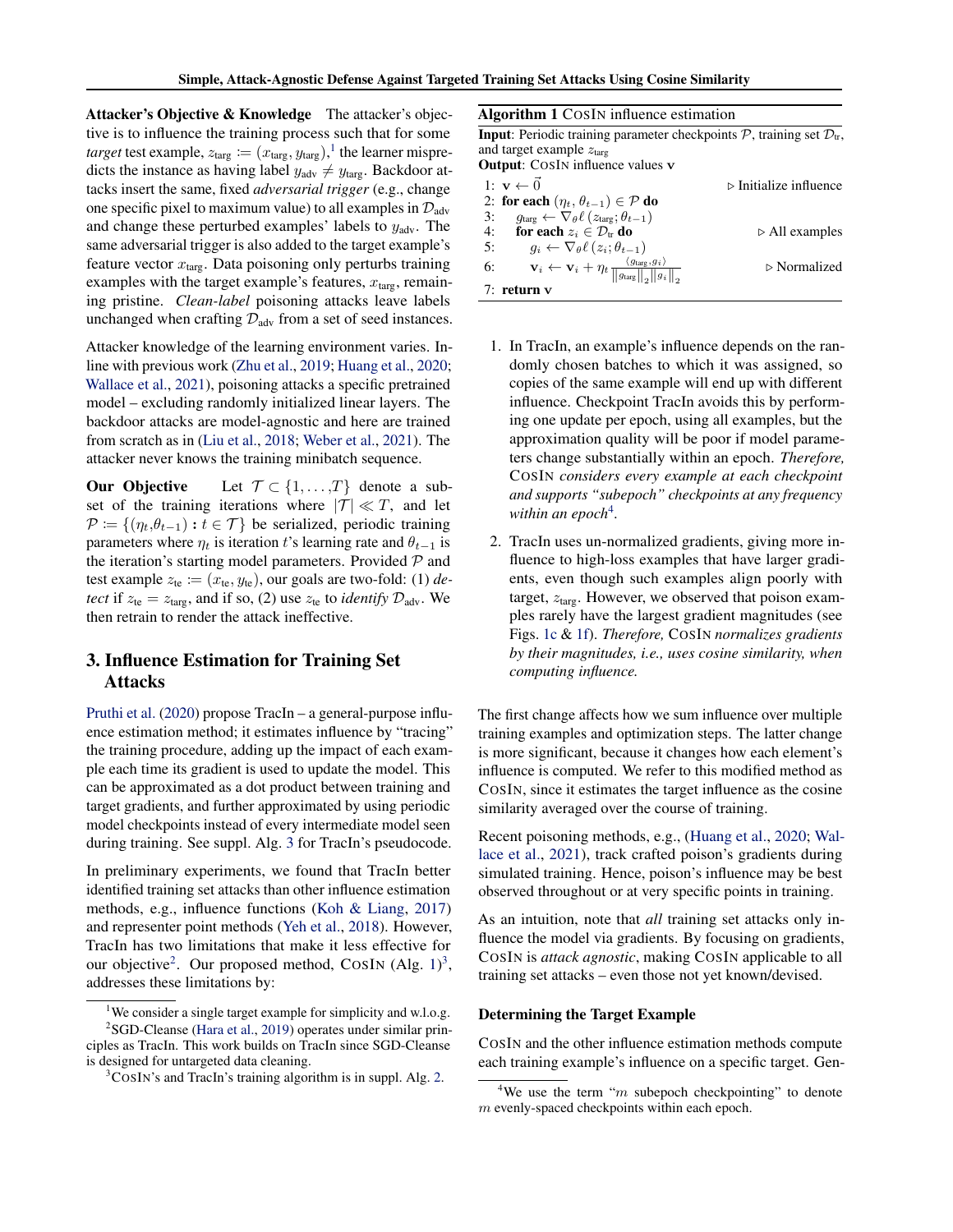<span id="page-2-0"></span>

Figure 1. Quantile-quantile (QQ) plots with respect to a theoretical normal distribution for COSIN influence on CIFAR10 convex polytope poisoning [\(Zhu et al.,](#page-5-0) [2019\)](#page-5-0) (label dog  $\rightarrow$  bird) and speech recognition backdoor [\(Liu et al.,](#page-4-0) [2018\)](#page-4-0) (digit  $5 \rightarrow 6$ ) attacks. COSIN used only  $\theta_0$  for CIFAR10 and 10 subepoch checkpointing for speech. COSIN's influence distribution over training set,  $\mathcal{D}_{tr}$ , had much heavier upper tails when evaluating target example,  $z_{\text{targ}}$ , (Fig. 1a & 1d) than for a non-target example (Fig. 1b & 1e). Training example gradient norms were poorly correlated with whether the training example was adversarial (Fig. 1c  $\&$  1f).

erally, the defender does not know the target. Thus, our ability to find and remove poison may rely on whether we can first identify the target of any potential poison.

Empirically, we find that training set attack targets tend to have many exceptionally influential examples, namely  $\mathcal{D}_{\text{adv}}$ , while non-targets do not (see Figure 1). We turn this intuition into a quantitative method by measuring the one-sided outliers for each potential target example, with real targets tending to have an influence distribution with a heavy upper tail, including an unusually high number of training examples with influence several standard deviations above the mean. To be more statistically robust to high influence outliers, median is used in place of mean and [Rousseeuw &](#page-5-0) [Croux's](#page-5-0) [\(1993\)](#page-5-0) Q estimator instead of standard deviation.

### 4. Evaluation

We evaluate our method on three attacks – data poisoning in vision and text, and backdoor attacks in speech recognition. Our two tasks are to identify the target instance  $z<sub>targ</sub>$  and the attack instances  $\mathcal{D}_{adv}$ . Because poison is relatively rare, we measure performance using area under the precision-recall curve (AUPRC), which quantifies how well the actual attacks rank relative to clean training instances. See suppl. Sections [B](#page-6-0) and [C](#page-11-0) for more details and additional experiments, including all speech recognition results.

Baselines We compare to TracIn, influence functions, and representer points, all of which estimate influence and hence are comparable to COSIN. Section 4.1 also considers clean-label poison defense Deep k-NN [\(Peri et al.,](#page-5-0) [2020\)](#page-5-0).  $k$ -NN yields only a label, not a score. To be compatible with AUPRC, we modified Deep  $k$ -NN to rank each training example by the difference between the size of the neighborhood's plurality class and the number of neighborhood instances that share the corresponding example's label.

#### 4.1. Defending Against Clean-Label Vision Poisoning

[Zhu et al.'s](#page-5-0) [\(2019\)](#page-5-0) targeted, clean-label attack crafts a set of poisons by forming a *convex polytope* around the target's feature representation. Similar to [Zhu et al.'](#page-5-0)s experimental setting, our evaluation follows the pretrain then fine-tune paradigm on CIFAR10 [\(Krizhevsky et al.,](#page-4-0) [2014\)](#page-4-0).

In each trial, ResNet9 was pretrained from scratch using half the classes (plane, car, ship, truck,  $\&$  horse).  $z_{\text{targ}}$  was then randomly selected from the test examples labeled  $y_{\text{targ}}$ , and then  $|\mathcal{D}_{adv}| = 50$  gray-box poisons (0.2% of  $\mathcal{D}_{tr}$ ) were crafted from seed training examples labeled  $y_{\text{adv}}$ . Lastly, the pretrained network (with the linear layer's parameters randomly set) was fine-tuned using  $\mathcal{D}_{\text{adv}}$  and the unused training examples labeled bird, cat, deer, dog, and frog. As in [\(Shafahi et al.,](#page-5-0) [2018;](#page-5-0) [Huang et al.,](#page-4-0) [2020\)](#page-4-0), the target/poison label pairs are dog  $\leftrightarrow$  bird and deer  $\leftrightarrow$  frog.

Poison Identification Figure [2](#page-3-0) visualizes COSIN's poison identification AUPRC (both when using just  $\theta_0$  and with 5 subepoch checkpointing) versus the baselines. For all class pairs, COSIN identified vastly more poison. While COSIN using only  $\theta_0$  has comparable mean performance to subepoch checkpointing, it also has higher variance (see suppl. Table [9\)](#page-11-0). This lower variance comes at the expense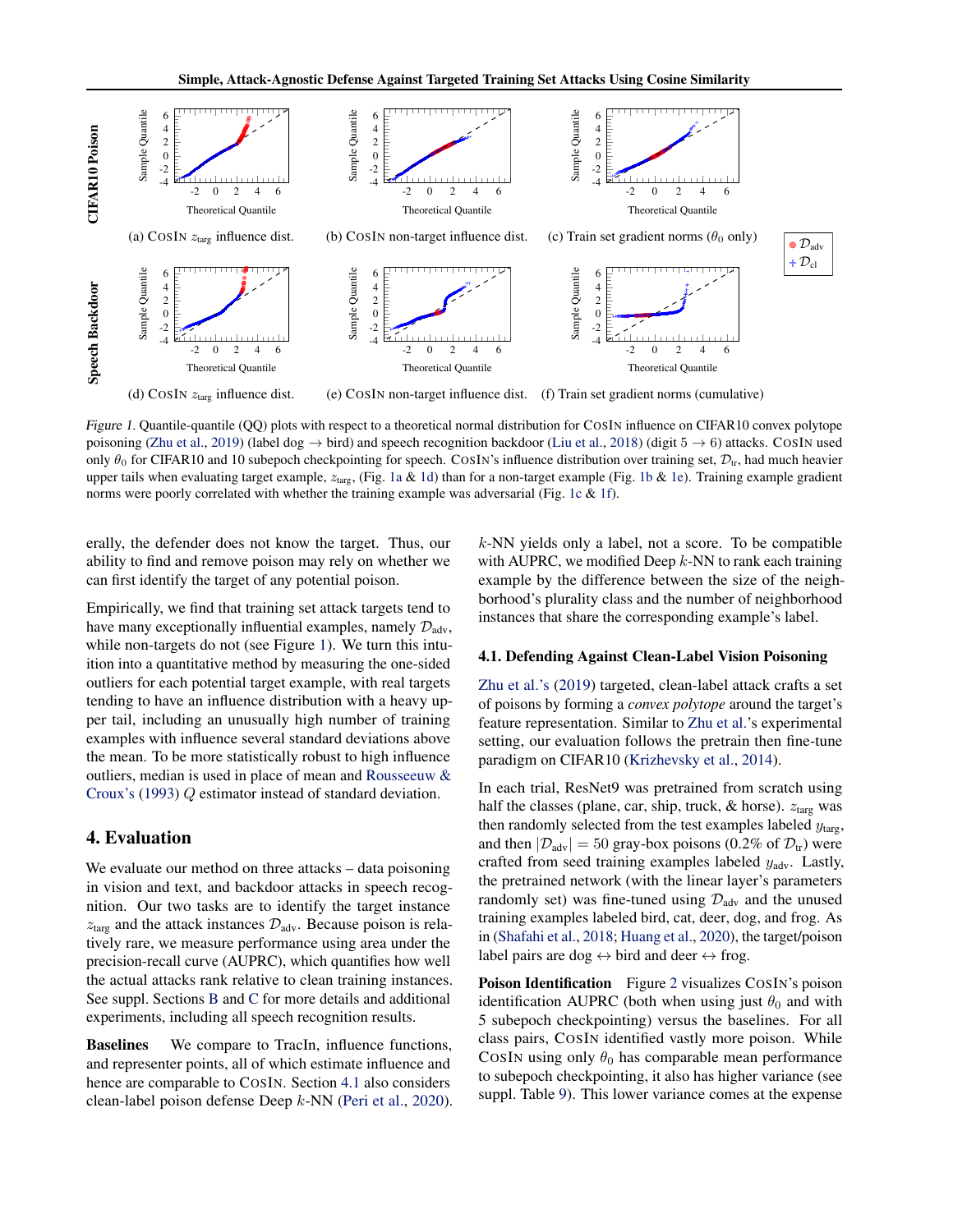<span id="page-3-0"></span>

Figure 2. *Vision Poison Identification*: Mean poison identification AUPRC with 50 poison across >50 trials for four CIFAR10 class pairs. X-axis denotes the target class  $\rightarrow$  to poison class resp. Both versions of COSIN vastly outperformed all baselines for all class pairs. See Table [9](#page-11-0) for full numerical results inc. variance.



Figure 4. *Vision Poison Target Detection*: COSIN's (using only  $\theta_0$ ) top-K target,  $z_{\text{targ}}$ , detection accuracy across 10 trials for each  $y_{\text{targ}}$ with 350 clean test examples per trial. The cutoff threshold was 5Q above the median COSIN influence. All values are percentages.

of longer execution time (see suppl. Table [15\)](#page-14-0).

**Poison Target Detection** Figure 4 shows COSIN's (using only  $\theta_0$ ) top-K  $z_{\text{targ}}$  detection accuracy across 10 trials for each class pair. In each trial, the training set's COSIN influence was measured separately for  $z<sub>targ</sub>$  and 350 clean test instances (all labeled  $y_{\text{targ}}$ ). COSIN influence's uppertail heaviness (i.e., number of training examples with influence  $\geq 5Q$  above the median) was calculated and the test instances/ $z_{\text{targ}}$  ordered accordingly. For dog  $\rightarrow$  bird,  $z_{\text{targ}}$  always had the heaviest upper tail (i.e., had perfect top-1 accuracy). For bird  $\rightarrow$  dog and deer  $\rightarrow$  frog,  $z_{\text{targ}}$  was top-1 in 9/10 trials and top-2 in 1/10. COSIN always had perfect detection accuracy at top-2%.

Poison Removal In these experiments, a poisoned vision model is trained as described above. Next COSIN (using only  $\theta_0$ ) was performed over  $\mathcal{D}_{tr}$ , and any training examples with COSIN influence a specified multiplier of Q above the median were removed. A new, fine-tuned model was then trained starting from  $\theta_0$ .

As shown in suppl. Table [11,](#page-11-0) COSIN (using only  $\theta_0$ ) always successfully blocked the attack against bird  $\rightarrow$  dog and frog  $\rightarrow$  deer across trials while removing as little as 0.01% of  $\mathcal{D}_{\text{cl}}$ . COSIN similar defended 9/10 attacks against dog  $\rightarrow$  bird and deer  $\rightarrow$  frog while similarly remov-

Figure 3. *Natural Language Poison Identification*: Mean poison identification AUPRC with 50 poison across 10 trials for 4 pos. and 4 neg. sentiment SST-2 reviews. Influence func. & representer pt. both had  $AUPRC < 0.03$  and are excluded above. COSIN perfectly identified all poison in 78/80 trials. See Table [14](#page-13-0) for full results.

ing 0.01% of  $\mathcal{D}_{cl}$ . In contrast, Deep k-NN may remove up to 4.3% of  $\mathcal{D}_{\text{cl}}$  on average.

Remark COSIN with 5 subepoch checkpointing was the method that best identified poison (see Figure 2), and we expect it would also have better target detection and poison removal performance than using just  $\theta_0$  as in Figure 4.

#### 4.2. Defending Against Natural Language Poisoning

[Wallace et al.](#page-5-0) [\(2021\)](#page-5-0) construct natural language poison using the traditional poisoning bilevel optimization [\(Biggio](#page-4-0) [et al.,](#page-4-0) [2012;](#page-4-0) Muñoz-González et al., [2017\)](#page-4-0). To make the computation tractable, [Wallace et al.](#page-5-0) approximate the inner minimizer using second-order gradients similar to [\(Finn](#page-4-0) [et al.,](#page-4-0) [2017;](#page-4-0) [Wang et al.,](#page-5-0) [2018;](#page-5-0) [Huang et al.,](#page-4-0) [2020\)](#page-4-0). [Wallace](#page-5-0) [et al.'](#page-5-0)s method<sup>5</sup> initializes each poison instance from a seed phrase, and tokens are iteratively replaced with alternates that align well with the poison example's gradient.

Like [Wallace et al.,](#page-5-0) our experiments attacked sentiment analysis on the Stanford Sentiment Treebank v2 (SST-2) dataset [\(Socher et al.,](#page-5-0) [2013\)](#page-5-0) – specifically on RoBERTa<sub>BASE</sub> [\(Liu](#page-4-0) [et al.,](#page-4-0) [2020\)](#page-4-0), which has 125M parameters. We targeted 8 short, randomly-selected reviews (4 pos. & 4 neg.) and generated  $|\mathcal{D}_{\text{adv}}| = 50$  new poison in each trial.

Poison Identification Figure 3 compares each method's mean performance across 10 trials for each of the 8 reviews. In 78/80 trials, COSIN (with 3 subepoch checkpointing) perfectly identified all poison – vastly better than the baselines. Even COSIN over just  $\theta_0$  well outperformed the baselines.

Observe that the gap between COSIN using only  $\theta_0$  versus subepoch checkpointing is much larger than it was for CI-FAR10 in Figure 2. This demonstrates the importance of considering all epochs. If  $\theta_0$  is not pretrained (as with suppl. Section [C.2'](#page-12-0)s speech recognition backdoor attack), extracting significant information from  $\theta_0$  may not be possible.

<sup>5</sup>Text poison was generated using [Wallace et al.'](#page-5-0)s original implementation which was provided via personal correspondence.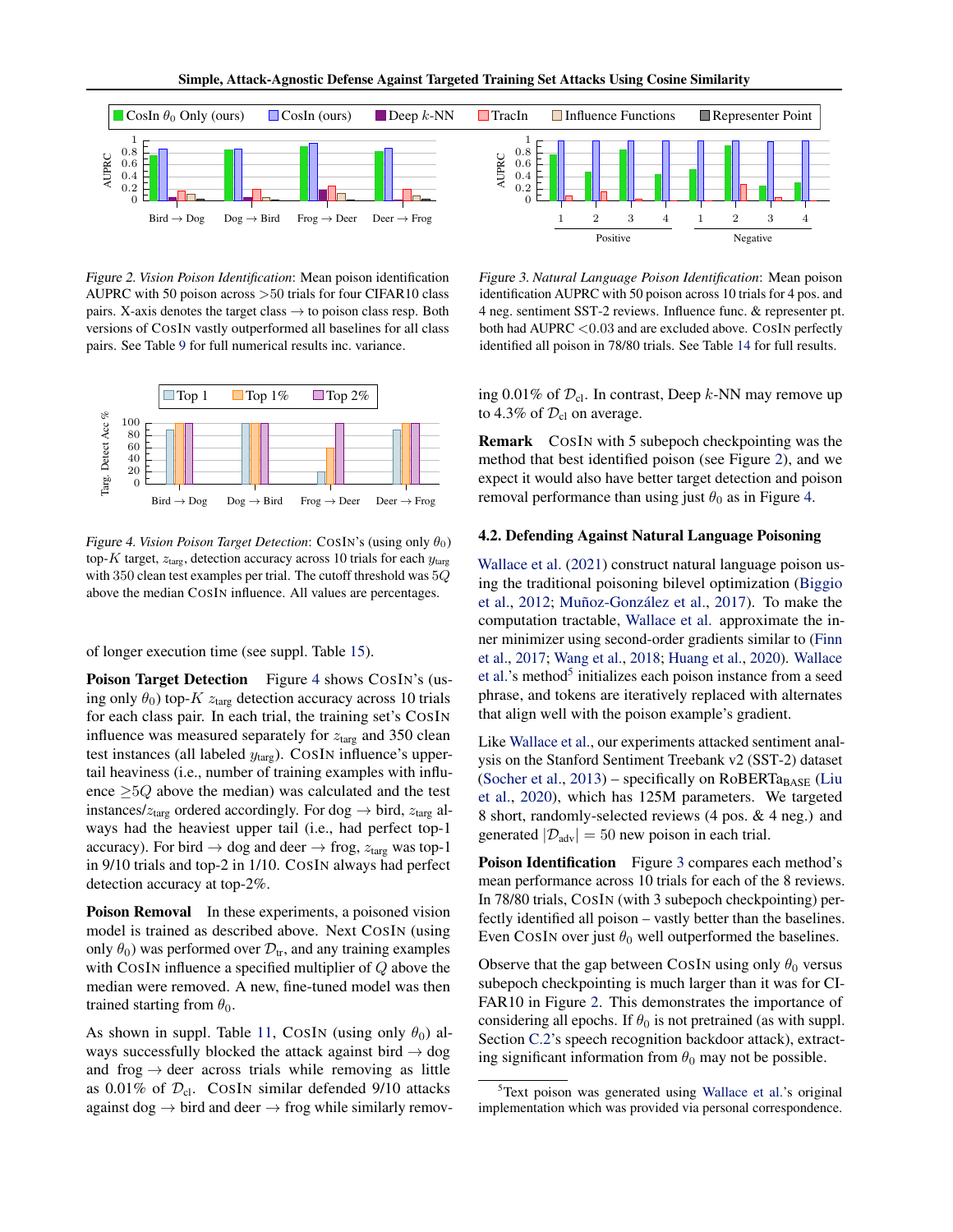### <span id="page-4-0"></span>Acknowledgements

This work was supported by a grant from the Air Force Research Laboratory and the Defense Advanced Research Projects Agency (DARPA) — agreement number FA8750-16-C-0166, subcontract K001892-00-S05, as well as a second grant from DARPA, agreement number HR00112090135. This work benefited from access to the University of Oregon high performance computer, Talapas.

### References

- Basu, S., Pope, P., and Feizi, S. Influence functions in deep learning are fragile. In *Proceedings of the 9th International Conference on Learning Representations*, ICLR'21, 2021.
- Biggio, B., Nelson, B., and Laskov, P. Poisoning attacks against support vector machines. In *Proceedings of the 29th International Conference on Machine Learning*, ICML'12, 2012.
- Chen, B., Carvalho, W., Baracaldo, N., Ludwig, H., Edwards, B., Lee, T., Molloy, I., and Srivastava, B. Detecting backdoor attacks on deep neural networks by activation clustering. In *Proceedings of the AAAI Workshop on Artificial Intelligence Safety*, SafeAI'19, 2019.
- Chen, Y., Li, B., Yu, H., Wu, P., and Miao, C. HyDRA: Hypergradient data relevance analysis for interpreting deep neural networks. In *Proceedings of the 35th AAAI Conference on Artificial Intelligence*, AAAI'21, 2021.
- Coleman, C. A., Narayanan, D., Kang, D., Zhao, T., Zhang, J., Nardi, L., Bailis, P., Olukotun, K., Ré, C., and Zaharia, M. DAWNBench: An end-to-end deep learning benchmark and competition. In *Proceedings of the 2017 NeurIPS Workshop on Machine Learning Systems*, 2017.
- Finn, C., Abbeel, P., and Levine, S. Model-agnostic metalearning for fast adaptation of deep networks. In *Proceedings of the 34th International Conference on Machine Learning*, ICML'17, 2017.
- Gao, Y., Xu, C., Wang, D., Chen, S., Ranasinghe, D. C., and Nepal, S. STRIP: A defence against trojan attacks on deep neural networks. In *Proceedings of the 35th Annual Computer Security Applications Conference*, ACSAC'19, 2019.
- Hara, S., Nitanda, A., and Maehara, T. Data cleansing for models trained with SGD. In *Proceedings of the 32nd Conference on Neural Information Processing Systems*, NeurIPS'19, 2019.
- Huang, W. R., Geiping, J., Fowl, L., Taylor, G., and Goldstein, T. MetaPoison: Practical general-purpose

clean-label data poisoning. In *Proceedings of the 33rd Conference on Neural Information Processing Systems*, NeurIPS'20, 2020.

- Jia, J., Cao, X., and Gong, N. Z. Intrinsic certified robustness of bagging against data poisoning attacks. In *Proceedings of the 35th AAAI Conference on Artificial Intelligence*, AAAI'21, 2021.
- Koh, P. W. and Liang, P. Understanding black-box predictions via influence functions. In *Proceedings of the 34th International Conference on Machine Learning*, ICML'17, 2017.
- Krizhevsky, A., Nair, V., and Hinton, G. The CIFAR-10 dataset, 2014.
- Levine, A. and Feizi, S. Deep partition aggregation: Provable defenses against general poisoning attacks. In *Proceedings of the 9rd International Conference on Learning Representations*, ICLR'21, 2021.
- Liu, Y., Ma, S., Aafer, Y., Lee, W.-C., Zhai, J., Wang, W., and Zhang, X. Trojaning attack on neural networks. In *Proceedings of the 25th Annual Network and Distributed System Security Symposium*, NDSS'18, 2018.
- Liu, Y., Ott, M., Goyal, N., Du, J., Joshi, M., Chen, D., Levy, O., Lewis, M., Zettlemoyer, L., and Stoyanov, V. RoBERTa: A robustly optimized BERT pretraining approach. In *Proceedings of the 8th International Conference on Learning Representations*, ICLR'20, 2020.
- Muñoz-González, L., Biggio, B., Demontis, A., Paudice, A., Wongrassamee, V., Lupu, E. C., and Roli, F. Towards Poisoning of Deep Learning Algorithms with Back-gradient Optimization. In *Proceedings of the 10th ACM Workshop on Artificial Intelligence and Security*, 2017.
- Ott, M., Edunov, S., Baevski, A., Fan, A., Gross, S., Ng, N., Grangier, D., and Auli, M. fairseq: A fast, extensible toolkit for sequence modeling. In *Proceedings of NAACL-HLT 2019: Demonstrations*, 2019.
- Page, D. How to train your ResNet, May 2020. URL [https://myrtle.ai/learn/](https://myrtle.ai/learn/how-to-train-your-resnet/) [how-to-train-your-resnet/](https://myrtle.ai/learn/how-to-train-your-resnet/).
- Paszke, A., Gross, S., Massa, F., Lerer, A., Bradbury, J., Chanan, G., Killeen, T., Lin, Z., Gimelshein, N., Antiga, L., Desmaison, A., Kopf, A., Yang, E., DeVito, Z., Raison, M., Tejani, A., Chilamkurthy, S., Steiner, B., Fang, L., Bai, J., and Chintala, S. PyTorch: An imperative style, high-performance deep learning library. In *Proceedings of the 33rd Conference on Neural Information Processing Systems*, NeurIPS'19, 2019.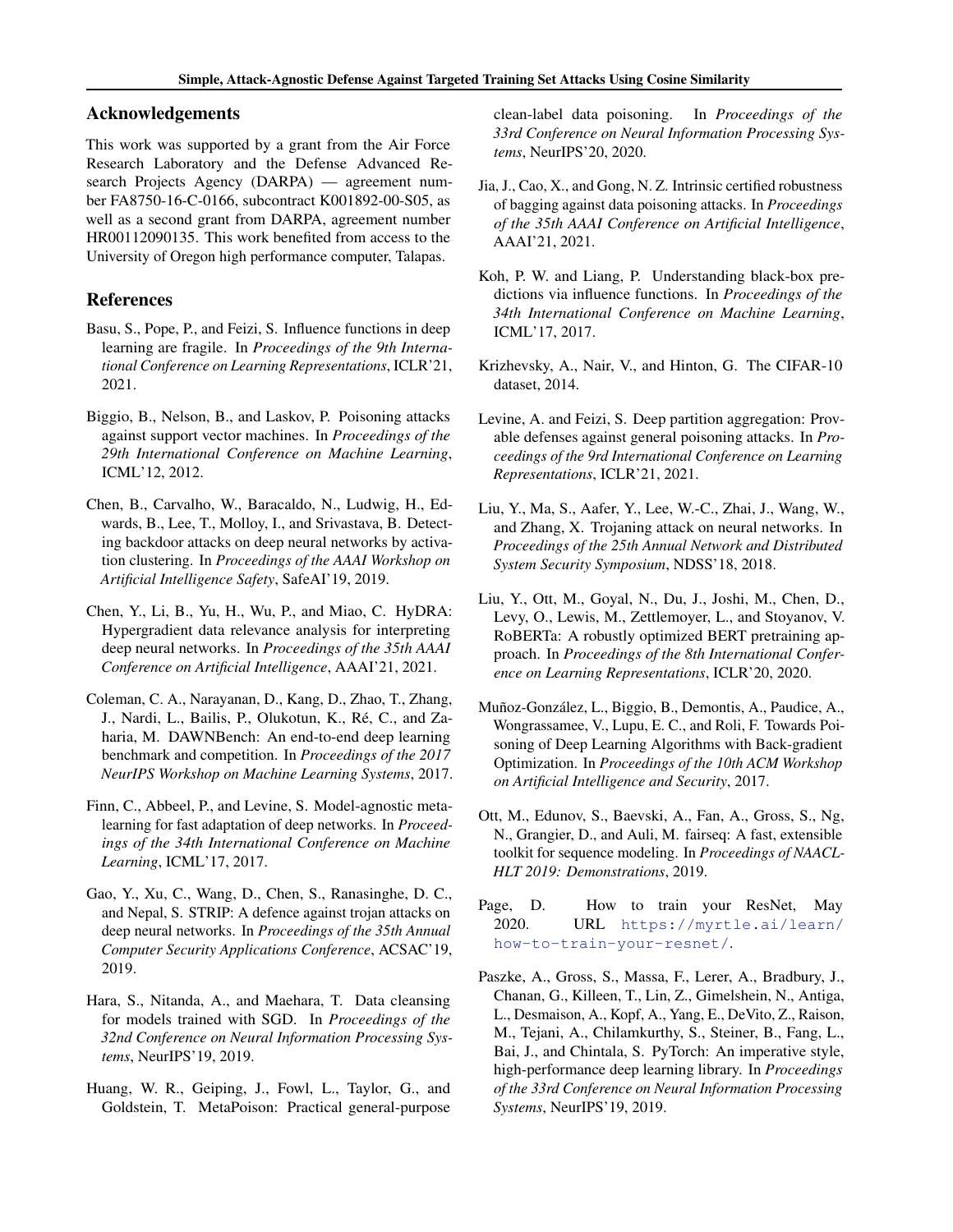- <span id="page-5-0"></span>Pearlmutter, B. A. Fast exact multiplication by the Hessian. *Neural Computation*, 6:147–160, 1994.
- Peri, N., Gupta, N., Huang, W. R., Fowl, L., Zhu, C., Feizi, S., Goldstein, T., and Dickerson, J. P. Deep k-NN defense against clean-label data poisoning attacks. In *Proceedings of the ECCV Workshop on Adversarial Robustness in the Real World*, AROW'20, 2020.
- Pruthi, G., Liu, F., Kale, S., and Sundararajan, M. Estimating training data influence by tracing gradient descent. In *Proceedings of the 33rd Conference on Neural Information Processing Systems*, NeurIPS'20, 2020.
- Radford, A., Wu, J., Child, R., Luan, D., Amodei, D., and Sutskever, I. Language models are unsupervised multitask learners, 2019.
- Rousseeuw, P. and Croux, C. Alternatives to the median absolute deviation. *Journal of the American Statistical Association*, 1993.
- Shafahi, A., Huang, W. R., Najibi, M., Suciu, O., Studer, C., Dumitras, T., and Goldstein, T. Poison frogs! targeted clean-label poisoning attacks on neural networks. In *Proceedings of the 31st Conference on Neural Information Processing Systems*, NeurIPS'18, 2018.
- Socher, R., Perelygin, A., Wu, J., Chuang, J., Manning, C. D., Ng, A., and Potts, C. Recursive deep models for semantic compositionality over a sentiment treebank. In *Proceedings of the 8th Conference on Empirical Methods in Natural Language Processing*, EMNLP'13, 2013.
- Steinhardt, J., Koh, P. W., and Liang, P. Certified defenses for data poisoning attacks. In *Proceedings of the 30st Conference on Neural Information Processing Systems*, NeurIPS'17, 2017.
- Szegedy, C., Zaremba, W., Sutskever, I., Bruna, J., Erhan, D., Goodfellow, I., and Fergus, R. Intriguing properties of neural networks, 2013.
- Wallace, E., Zhao, T. Z., Feng, S., and Singh, S. Concealed data poisoning attacks on NLP models. In *North American Chapter of the Association for Computational Linguistics*, NAACL'21, 2021.
- Wang, B., Yao, Y., Shan, S., Li, H., Viswanath, B., Zheng, H., and Zhao, B. Y. Neural cleanse: Identifying and mitigating backdoor attacks in neural networks. In *Proceedings of the 40th IEEE Symposium on Security and Privacy*, 2019.
- Wang, T., Zhu, J., Torralba, A., and Efros, A. A. Dataset distillation, 2018.
- Weber, M., Xu, X., Karlaš, B., Zhang, C., and Li, B. RAB: Provable robustness against backdoor attacks, 2021.
- Yeh, C., Kim, J. S., Yen, I. E., and Ravikumar, P. Representer point selection for explaining deep neural networks. In *Proceedings of the 31st Conference on Neural Information Processing Systems*, NeurIPS'18, 2018.
- Zhu, C., Huang, W. R., Shafahi, A., Li, H., Taylor, G., Studer, C., and Goldstein, T. Transferable clean-label poisoning attacks on deep neural nets. In *Proceedings of the 36th International Conference on Machine Learning*, ICML'19, 2019.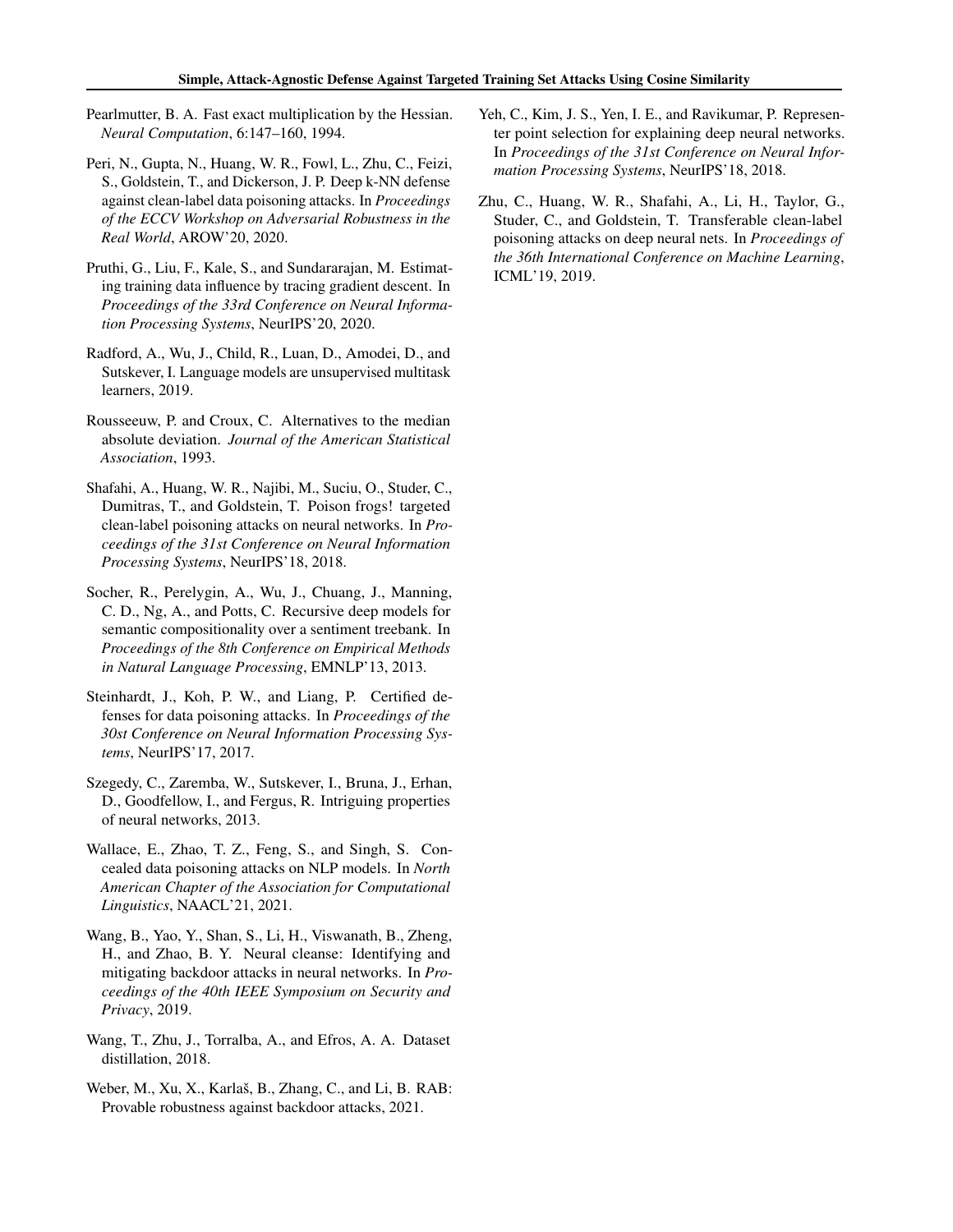# <span id="page-6-0"></span>Simple, Attack-Agnostic Defense Against Targeted Training Set Attacks Using Cosine Similarity

Supplemental Materials

### A. Additional Algorithms

Algorithm 2 shows the minor modifications made to standard minibatch training to accomodate COSIN and TracIn.

| <b>Algorithm 2</b> COSIN & TracIn training phase                                                        |
|---------------------------------------------------------------------------------------------------------|
| <b>Input:</b> Optimization algorithm A, initial parameters $\theta_0$ , training                        |
| set $\mathcal{D}_{tr}$ , learning rate $\eta$ , iteration subset $\mathcal{T}$ , iteration count T, and |
| initial parameters $\theta_0$                                                                           |
| <b>Output:</b> Training parameters $\mathcal{P}$                                                        |
| 1: $\mathcal{P} \leftarrow \emptyset$                                                                   |
| 2: for $t \leftarrow 1$ to T do                                                                         |
| 3: if $t \in \mathcal{T}$ then                                                                          |
| 4: $\mathcal{P} \leftarrow \mathcal{P} \cup \{(\eta_t, \theta_{t-1})\}$                                 |
| 5: $\mathcal{B}_t \sim \mathcal{D}_{tr}$                                                                |
| 6: $\theta_t \leftarrow \mathcal{A}(\eta_t, \theta_{t-1}, \mathcal{B}_t)$                               |
| 7: return $P$                                                                                           |

Algorithm 3 details TracIn's basic algorithm for minibatch gradient descent. Note that TracIn always includes the first iteration in its set of serialized parameters, i.e.,  $1 \in \mathcal{T}$ , which is why Line 3's if statement can be inside Line 2's for loop.

| <b>Algorithm 3</b> TracIn inference phase                                                |                                                     |
|------------------------------------------------------------------------------------------|-----------------------------------------------------|
| <b>Input:</b> Training parameters $P$ , iteration subset $T$ , batch se-                 |                                                     |
| quence $\mathcal{B}_1, \ldots, \mathcal{B}_T$ , and target example $z_{\text{tare}}$     |                                                     |
| <b>Output:</b> TracIn influence values v                                                 |                                                     |
| 1: $\mathbf{v} \leftarrow \vec{0}$                                                       | $\triangleright$ Initialize influence               |
| 2: for $t \leftarrow 1$ to T do                                                          |                                                     |
| 3: if $t \in \mathcal{T}$ then                                                           |                                                     |
| $(\eta, \theta) \leftarrow \mathcal{P}[t]$<br>4:                                         | $\triangleright$ Equiv. to $(\eta_t, \theta_{t-1})$ |
| 5:<br>$g_{\text{targ}} \leftarrow \nabla_{\theta} \ell (z_{\text{targ}}; \theta)$        |                                                     |
| 6:<br>for each $z_i \in \mathcal{B}_t$ do                                                | $\triangleright$ Batch examples                     |
| 7:<br>$q_i \leftarrow \nabla_{\theta} \ell(z_i; \theta)$                                 |                                                     |
| $\mathbf{v}_i \leftarrow \mathbf{v}_i + \eta \langle q_{\text{tare}}, q_i \rangle$<br>8: | $\triangleright$ Unnormalized                       |
| return v                                                                                 |                                                     |

### B. Evaluation Setup

This section details the evaluation setup used in Section [4'](#page-2-0)s experiments, including dataset specifics, hyperparameters, and the neural network architectures.

Our source code can be downloaded from <https://github.com/ZaydH/cosin>. All experiments used the PyTorch automatic differentiation framework [\(Paszke et al.,](#page-4-0) [2019\)](#page-4-0) and were tested with Python 3.6.5. [Wallace et al.'s](#page-5-0) [\(2021\)](#page-5-0) sentiment analysis data poisoning source code will be published by its authors at [https://github.com/Eric-Wallace/](https://github.com/Eric-Wallace/data-poisoning) [data-poisoning](https://github.com/Eric-Wallace/data-poisoning).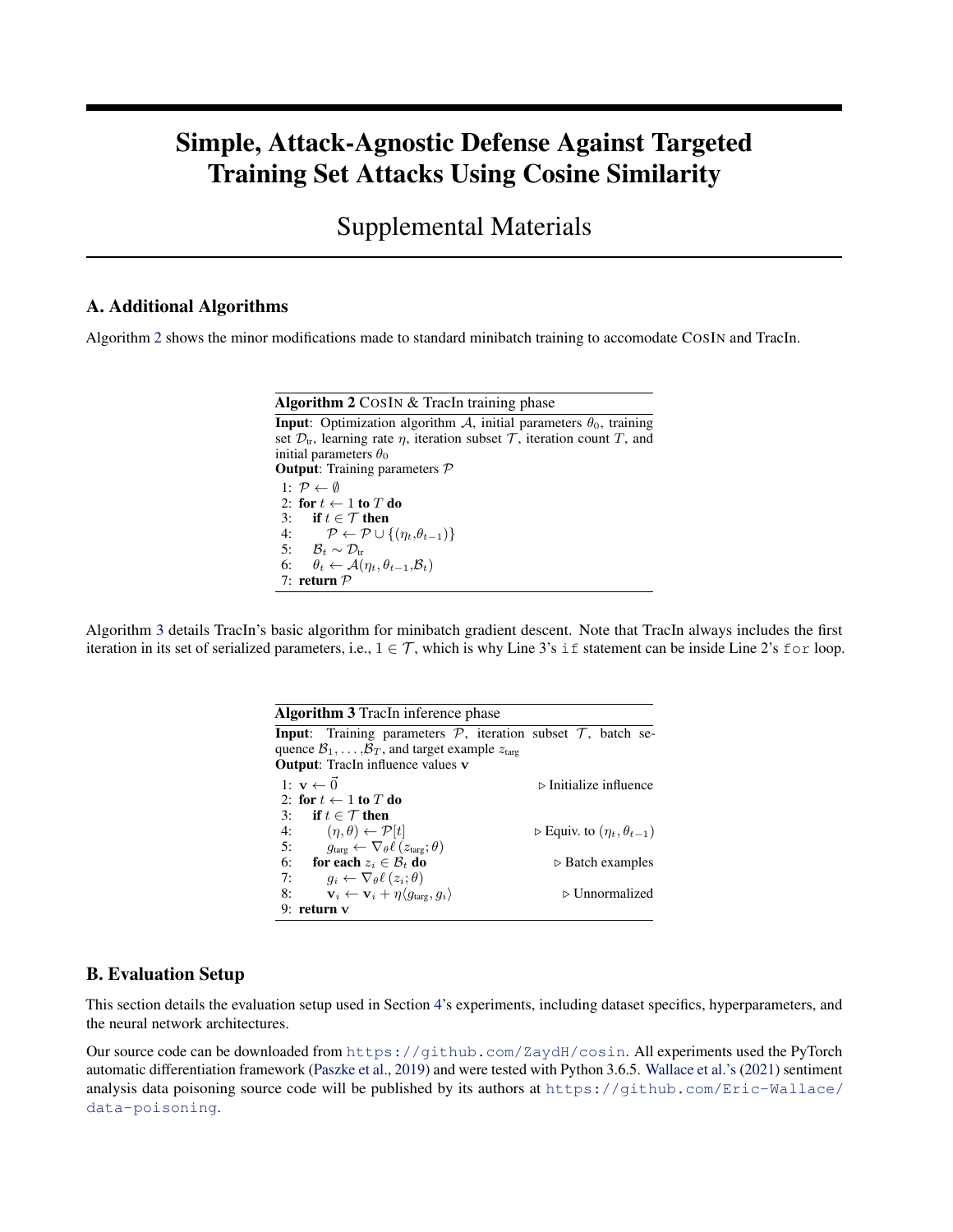#### B.1. Dataset Sizes

Table 1 details the dataset sizes used to train all evaluated models.

| Table 1. Dataset sizes                                                                             |                              |                                 |                       |  |  |  |
|----------------------------------------------------------------------------------------------------|------------------------------|---------------------------------|-----------------------|--|--|--|
| Dataset                                                                                            | Attack                       | # Train                         | # Test                |  |  |  |
| CIFAR10 (Krizhevsky et al., 2014)<br>SST- $2^6$ (Socher et al., 2013)<br>Speech (Liu et al., 2018) | Poison<br>Poison<br>Backdoor | 25,000<br>67.349<br>$3.000^{7}$ | 5.000<br>N/A<br>1.184 |  |  |  |

[Liu et al.'s](#page-4-0) [\(2018\)](#page-4-0) speech backdoor dataset includes training and test examples with their associated adversarial trigger. We use this adversarial dataset unchanged. Table 2 details  $|\mathcal{D}_{adv}|$  (i.e., adversarial training set size) for each speech digit pair.

Table 2. Number of backdoor training examples for each speech backdoor digit pair

| Digit Pair $0 \rightarrow 1$ $1 \rightarrow 2$ $2 \rightarrow 3$ $3 \rightarrow 4$ $4 \rightarrow 5$ $5 \rightarrow 6$ $6 \rightarrow 7$ $7 \rightarrow 8$ $8 \rightarrow 9$ $8 \rightarrow 9$ |  |  |  |  |  |
|------------------------------------------------------------------------------------------------------------------------------------------------------------------------------------------------|--|--|--|--|--|
| $ \mathcal{D}_{adv} $ 16 17 14 14 16 18 16 16 12 11                                                                                                                                            |  |  |  |  |  |

#### B.2. Hyperparameters

#### B.2.1. MODEL TRAINING

Table 3 enumerates the hyperparameters used when training the models analyzed in Sections [4](#page-2-0) and [C.](#page-11-0)

| Table 3. Model training hyperparameter settings |                     |                   |                   |  |  |
|-------------------------------------------------|---------------------|-------------------|-------------------|--|--|
|                                                 | Poison              | Backdoor          |                   |  |  |
| Hyperparameter                                  | CIFAR <sub>10</sub> | $SST-2$           | Speech            |  |  |
| $\theta_0$ Pretrained?                          |                     |                   |                   |  |  |
| <b>Existing Adv. Dataset</b>                    |                     |                   |                   |  |  |
| Data Augmentation?                              |                     |                   |                   |  |  |
| Validation Split                                | $\frac{1}{6}$       | Predefined        | $\frac{1}{6}$     |  |  |
| Optimizer                                       | SGD                 | Adam              | SGD               |  |  |
| $ \mathcal{D}_{\text{adv}} $                    | 50                  | 50                | $11 - 188$        |  |  |
| <b>Batch Size</b>                               | 256                 | 32                | 32                |  |  |
| # Epochs                                        | 30                  | 4                 | 30                |  |  |
| # Subepochs                                     | 5                   | 3                 | 3                 |  |  |
| $\eta$ (Peak)                                   | $1 \cdot 10^{-3}$   | $1 \cdot 10^{-5}$ | $1 \cdot 10^{-3}$ |  |  |
| $\eta$ Scheduler                                | One cycle           | Poly. Decay       | One cycle         |  |  |
| Weight Decay                                    | $1 \cdot 10^{-1}$   | $1 \cdot 10^{-1}$ | $1 \cdot 10^{-3}$ |  |  |
| Dropout Rate                                    | N/A                 | 0.1               | N/A               |  |  |

### B.2.2. POISON CRAFTING

Both [Zhu et al.'s](#page-5-0) [\(2019\)](#page-5-0) and [Wallace et al.'s](#page-5-0) [\(2021\)](#page-5-0) poison crafting algorithms have their own dedicated hyperparameters, which are detailed in Tables [4](#page-8-0) and [5](#page-8-0) respectively. Note that Table [5'](#page-8-0)s hyperparameters are taken unchanged from the original source code provided by [Wallace et al.](#page-5-0)

<sup>6</sup> Stanford Sentiment Treebank dataset (SST-2) is used for sentiment analysis

<sup>&</sup>lt;sup>7</sup>Clean only. Dataset also has 300 backdoored samples divided among the 10 attacks (e.g.,  $0 \rightarrow 1, 1 \rightarrow 2$ , etc.).

<sup>8</sup>Varies by digit pair. See Table 2.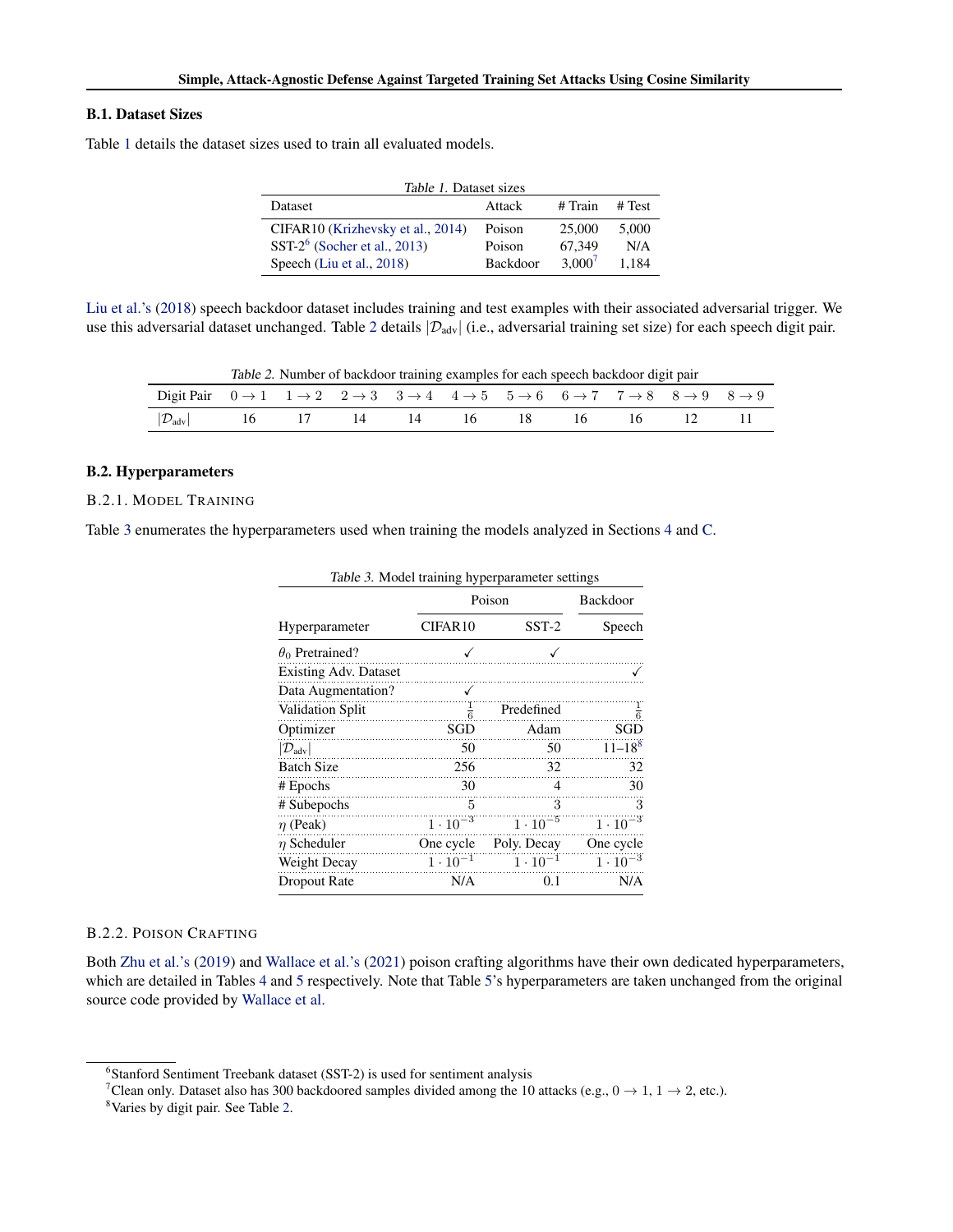| Hyperparameter             | Value             |
|----------------------------|-------------------|
| # Iterations               | 1,000             |
| Learning Rate              | $4 \cdot 10^{-2}$ |
| Weight Decay               |                   |
| Max. Perturb. $(\epsilon)$ | 01                |

<span id="page-8-0"></span>Table 4. Convex polytope poison crafting [\(Zhu et al.,](#page-5-0) [2019\)](#page-5-0) hyperparameter settings

Table 5. SST-2 sentiment analysis poison crafting hyperparameter settings. These are identical to [Wallace et al.'s](#page-5-0) [\(2021\)](#page-5-0) hyperparameter settings.

| Hyperparameter     | Value             |
|--------------------|-------------------|
| Optimizer          | Adam              |
| Total Num. Updates | 20.935            |
| # Warmup Updates   | 1.256             |
| Max. Sentence Len. | 512               |
| Max. Batch Size    |                   |
| Learning Rate      | $1 \cdot 10^{-5}$ |
| LR Scheduler       | Polynomial Decay  |

#### B.2.3. BASELINES

[Koh & Liang's](#page-4-0) [\(2017\)](#page-4-0) influence function method uses [Pearlmutter's](#page-5-0) [\(1994\)](#page-5-0) stochastic Hessian-vector product (HVP) estimation algorithm. [Pearlmutter'](#page-5-0)s algorithm requires 5 hyperparameters; we follow [Koh & Liang'](#page-4-0)s notation for these parameters below.

Influence function's five hyperparameters are required to ensure estimator quality and to prevent numerical instabil-ity/divergence. Table 6 details the influence function hyperparameters used for each of the Section [4'](#page-2-0)s datasets.  $t$  and  $r$  were selected to make a single pass through the training set in accordance with the procedure specified by [Koh & Liang.](#page-4-0)

As noted by [Basu et al.](#page-4-0) [\(2021\)](#page-4-0), influence functions can be fragile on deep networks. We tuned  $\beta$  and  $\gamma$  to prevent HVP divergence, which is common with influence functions.

| Table 6. Influence function hyperparameter settings |                     |                   |                   |  |  |  |
|-----------------------------------------------------|---------------------|-------------------|-------------------|--|--|--|
|                                                     | Poison              | Backdoor          |                   |  |  |  |
| Hyperparameter                                      | CIFAR <sub>10</sub> | $SST-2$           | Speech            |  |  |  |
| Minibatch Size                                      |                     |                   |                   |  |  |  |
| Damp $(\beta)$                                      | $1 \cdot 10^{-2}$   | $1 \cdot 10^{-2}$ | $5 \cdot 10^{-3}$ |  |  |  |
| Scale $(\gamma)$                                    | $3 \cdot 10^7$      | $1 \cdot 10^{6}$  | $1\cdot 10^4$     |  |  |  |
| Recursion Depth $(t)$                               | 2,500               | 6,740             | 1.000             |  |  |  |
| Repeats $(r)$                                       | 10                  | 10                | 10                |  |  |  |

[Peri et al.'s](#page-5-0) [\(2020\)](#page-5-0) Deep k-NN labels a training example as poison if its label does not match the plurality of its neighbors. For Deep k-NN to accurately identify poison, it must generally hold that  $k > 2|\mathcal{D}_{adv}|$ . [Peri et al.](#page-5-0) propose selecting k using the *normalized* k-ratio,  $k/N$ , where N is the size of the largest class in  $\mathcal{D}_{tr}$ .

[Peri et al.'](#page-5-0)s ablation study showed that Deep  $k$ -NN generally performed best when the normalized  $k$ -ratio was in the range  $[0.2,2]$ . To ensure a strong baseline, our experiments tested Deep k-NN with three normalized k-ratio values,  $\{0.2, 1, 2\}$ , and we report the top performing k's result.

<sup>&</sup>lt;sup>9</sup>This corresponds to  $k \in \{833, 4167, 8333\}$  for 25,000 CIFAR10 training examples and a  $\frac{1}{6}$  validation split ratio.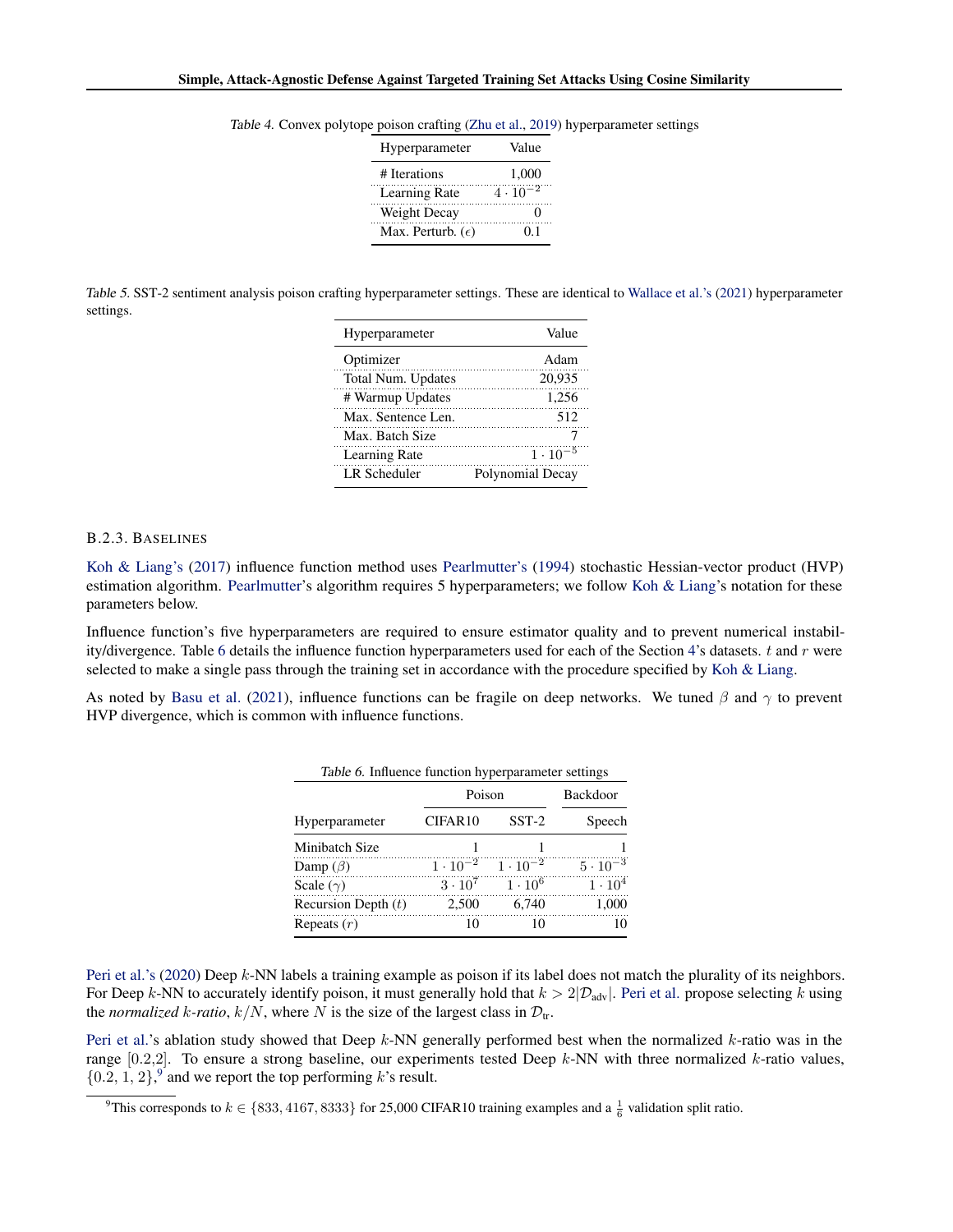#### B.3. Network Architectures

Table 7 details the CIFAR10 neural network architecture. Specially, we used [Page's](#page-4-0) [\(2020\)](#page-4-0) ResNet9 architecture, which is the state-of-the-art for fast, high-accuracy (>94%) CIFAR10 classification on DAWNBench [\(Coleman et al.,](#page-4-0) [2017\)](#page-4-0) at the time of writing.

All sentiment analysis evaluation (see Sec. [4.2\)](#page-3-0) used [Liu et al.'s](#page-4-0) [\(2020\)](#page-4-0) RoBERTa<sub>BASE</sub> pretrained parameters. All language model training used Facebook AI Research's fairseq sequence-to-sequence toolkit [\(Ott et al.,](#page-4-0) [2019\)](#page-4-0) in-line with [\(Wallace](#page-5-0) [et al.,](#page-5-0) [2021\)](#page-5-0). Text was encoded using [Radford et al.'s](#page-5-0) [\(2019\)](#page-5-0) *byte-pair encoding* (BPE) scheme.

The speech classification convolutional neural network is identical to that used by [Liu et al.](#page-4-0) [\(2018\)](#page-4-0) except for two minor changes. First, batch normalization [\(Szegedy et al.,](#page-5-0) [2013\)](#page-5-0) was used instead of dropout to expedite training convergence. In addition, each convolutional layer's kernel count was halved to allow the model to be trained on a single NVIDIA Tesla K80 GPU.

|         |             |              |            | Table 7. CIFANTO poison Resincts heural hetwork architecture |         |
|---------|-------------|--------------|------------|--------------------------------------------------------------|---------|
|         | Conv1       | $In=3$       | Out= $64$  | Kernel= $3 \times 3$                                         | $Pad=1$ |
|         | BatchNorm2D | $Out=64$     |            |                                                              |         |
|         | ReLU        |              |            |                                                              |         |
|         | Conv2       | $In=64$      |            | Out=128 Kernel= $3 \times 3$ Pad=1                           |         |
|         | BatchNorm2D | Out= $128$   |            |                                                              |         |
|         | ReLU        |              |            |                                                              |         |
|         | MaxPool2D   | $2 \times 2$ |            |                                                              |         |
|         | ConvA       | $In=128$     | Out= $128$ | Kernel= $3 \times 3$                                         | $Pad=1$ |
|         | BatchNorm2D | Out= $128$   |            |                                                              |         |
| ResNet1 | ReLU        |              |            |                                                              |         |
|         | ConvB       | $In=128$     | Out= $128$ | Kernel= $3 \times 3$                                         | $Pad=1$ |
|         | BatchNorm2D | Out= $128$   |            |                                                              |         |
|         | ReLU        |              |            |                                                              |         |
|         | Conv3       | $In=128$     | Out= $256$ | Kernel= $3 \times 3$                                         | $Pad=1$ |
|         | BatchNorm2D | Out= $256$   |            |                                                              |         |
|         | ReLU        |              |            |                                                              |         |
|         | MaxPool2D   | $2\times 2$  |            |                                                              |         |
|         | Conv4       | $In=256$     | Out= $512$ | Kernel= $3 \times 3$                                         | $Pad=1$ |
|         | BatchNorm2D | Out= $512$   |            |                                                              |         |
|         | ReLU        |              |            |                                                              |         |
|         | MaxPool2D   | $2 \times 2$ |            |                                                              |         |
|         | ConvA       | $In=512$     | Out= $512$ | Kernel= $3 \times 3$                                         | $Pad=1$ |
|         | BatchNorm2D | Out= $512$   |            |                                                              |         |
| ResNet2 | ReLU        |              |            |                                                              |         |
|         | ConvB       | $In = 512$   | Out= $512$ | Kernel= $3 \times 3$                                         | $Pad=1$ |
|         | BatchNorm2D | Out= $512$   |            |                                                              |         |
|         | ReLU        |              |            |                                                              |         |
|         | MaxPool2D   | $2 \times 2$ |            |                                                              |         |
|         | Linear      | $Out=10$     |            |                                                              |         |

Table 7. CIFAR10 poison ResNet0 peural network architecture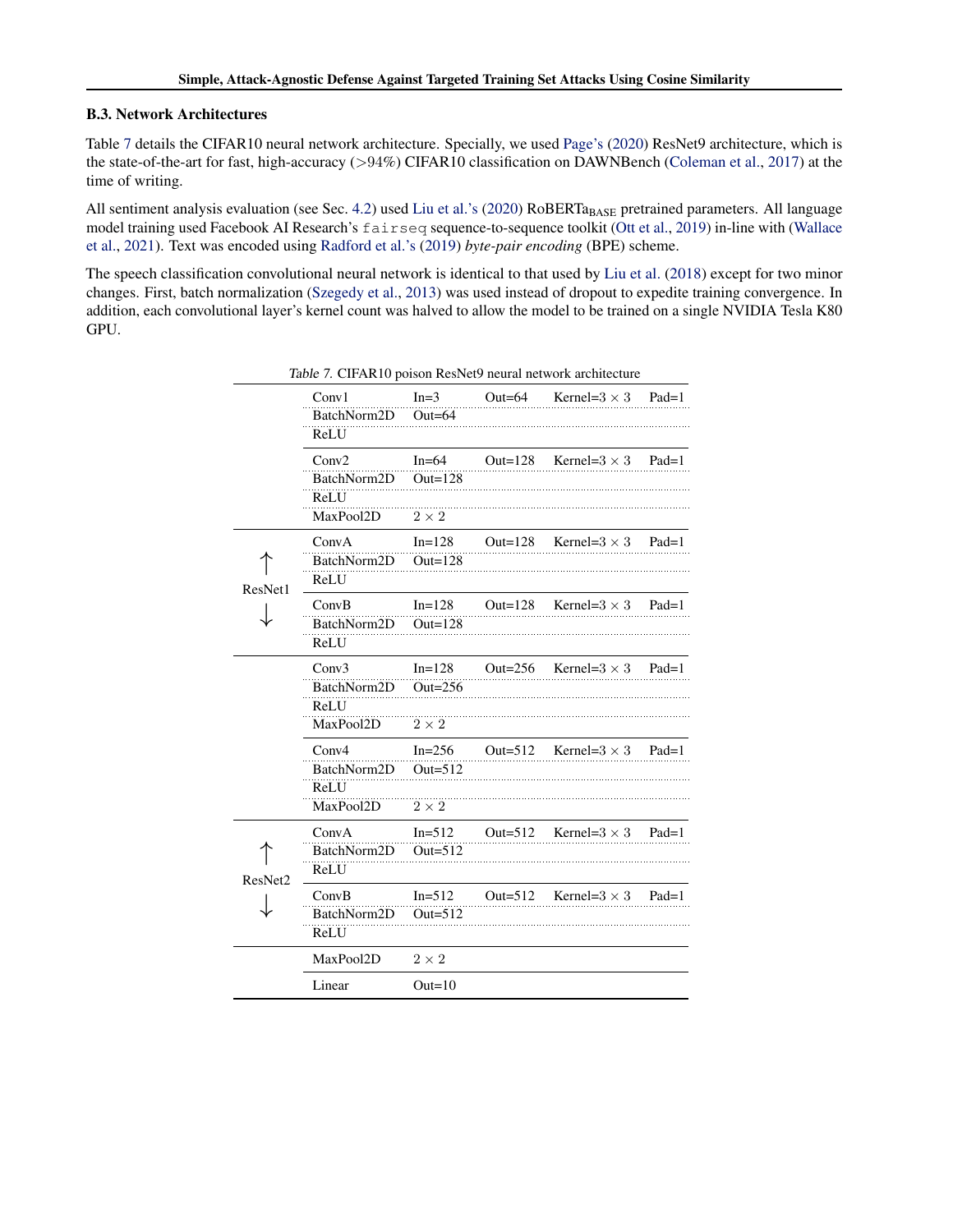Table 8. Speech recognition convolutional neural network

| Conv1       | $In = 3$     | Out=48     | Kernel=11 $\times$ 11 | $Pad=1$ |
|-------------|--------------|------------|-----------------------|---------|
| MaxPool2D   | $3 \times 3$ |            |                       |         |
| BatchNorm2D | $Out=48$     |            |                       |         |
| Conv2       | $In=48$      | Out= $128$ | Kernel= $5 \times 5$  | $Pad=2$ |
| MaxPool2D   | $3 \times 3$ |            |                       |         |
| BatchNorm2D | Out= $128$   |            |                       |         |
| Conv3       | $In = 128$   | Out= $192$ | Kernel= $3 \times 3$  | $Pad=1$ |
| ReLU        |              |            |                       |         |
| BatchNorm2D | Out= $192$   |            |                       |         |
| Conv4       | $In=192$     | Out= $192$ | Kernel= $3 \times 3$  | $Pad=1$ |
| ReLU        |              |            |                       |         |
| BatchNorm2D | Out= $192$   |            |                       |         |
| Conv5       | $In = 192$   | Out= $128$ | Kernel= $3 \times 3$  | $Pad=1$ |
| ReLU        |              |            |                       |         |
| MaxPool2D   | $3 \times 3$ |            |                       |         |
| BatchNorm2D | Out= $128$   |            |                       |         |
| Linear      | $Out=10$     |            |                       |         |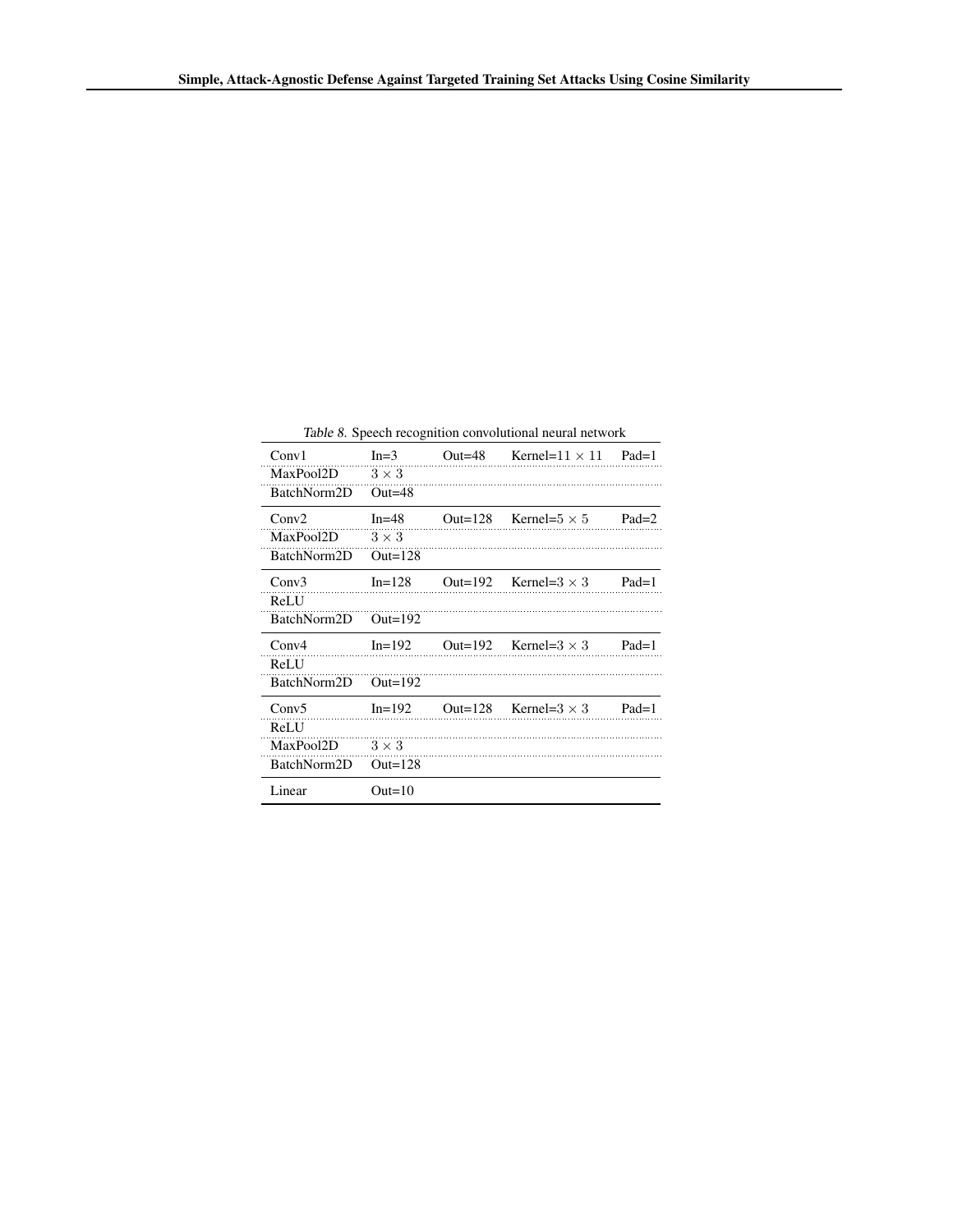### <span id="page-11-0"></span>C. Additional Evaluation Results

### C.1. CIFAR10 Convex Polytope Poisoning Full Results

Poison Identification & Detection Tables 9 and 10 contain the numerical values (including standard deviation) corre-sponding to the results shown visually in Figures [2](#page-3-0) and [4](#page-3-0) respectively. Table 11 shows COSIN's aggregated defense success rate.

Table 9. *Vision Poison Identification*: Poison identification AUPRC mean and standard deviation across >50 trials for four CIFAR10 class pairs with  $|\mathcal{D}_{adv}| = 50$ . Both COSIN using just initial parameters  $\theta_0$  and with 5 subepoch checkpointing outperformed all baselines for all class pairs. Mean results are shown graphically in Figure [2.](#page-3-0)

| <b>Classes</b> |      | Ours                  |                                     | <b>Baselines</b>                                                        |                   |                   |                   |
|----------------|------|-----------------------|-------------------------------------|-------------------------------------------------------------------------|-------------------|-------------------|-------------------|
| Targ.          | Pois | COSIN $\theta_0$ Only | COSIN                               | Deep $k$ -NN                                                            | TracIn            | Influence Func.   | Representer Pt.   |
| <b>Bird</b>    | Dog  | $0.749 \pm 0.212$     |                                     | $0.859 \pm 0.149$ $0.055 \pm 0.155$ $0.172 \pm 0.103$                   |                   | $0.116 \pm 0.156$ | $0.027 \pm 0.013$ |
| Dog            | Bird |                       | $0.850 \pm 0.127$ $0.863 \pm 0.117$ | $0.057 \pm 0.106$ $0.197 \pm 0.108$                                     |                   | $0.058 + 0.056$   | $0.017 \pm 0.006$ |
| Frog           | Deer |                       |                                     | $0.907 \pm 0.125$ $0.961 \pm 0.074$ $0.184 \pm 0.288$                   | $0.250 \pm 0.136$ | $0.122 \pm 0.137$ | $0.024 \pm 0.012$ |
| Deer           | Frog |                       |                                     | $0.819 \pm 0.147$ $0.881 \pm 0.095$ $0.022 \pm 0.054$ $0.195 \pm 0.110$ |                   | $0.081 \pm 0.090$ | $0.027 \pm 0.020$ |

Table 10. *Vision Poison Target Detection*: COSIN over only  $\theta_0$ 's top- $K$   $z_{\text{targ}}$  detection accuracy across 10 trials for each  $y_{\text{targ}}$  with 350 clean test examples in each trial. The cutoff threshold was 5Q above the median COSIN influence. All values are percentages. Mean results are shown graphically in Figure [4.](#page-3-0)

|      | Classes |              | Ours                             |         |
|------|---------|--------------|----------------------------------|---------|
|      |         |              | Targ. Pois Top-1 Top-1\% Top-2\% |         |
| Bird | Dog     | 90%          | $100\%$                          | 100%    |
| Dog  |         | Bird $100\%$ | $100\%$                          | 100%    |
| Deer | Frog    | 20%          | 60%                              | $100\%$ |
| Frog | Deer    | 90%          | $100\%$                          | 100%    |

Table 11. *Vision Poison Removal*: Defense success rate for COSIN (using only  $\theta_0$ ) over 10 trials for three poison removal thresholds. The mean and standard deviation removal percentages over  $\mathcal{D}_{adv}$  and  $\mathcal{D}_{cl}$  demonstrate that our defense removes little clean data.

|                         | 2Q                        |                       |                       |                                  | 2.5Q                  |                      | 3Q                        |                       |                      |
|-------------------------|---------------------------|-----------------------|-----------------------|----------------------------------|-----------------------|----------------------|---------------------------|-----------------------|----------------------|
|                         | Defense<br><b>Success</b> | $%$ Poison<br>Removed | $\%$ Clean<br>Removed | <b>Defense</b><br><b>Success</b> | $%$ Poison<br>Removed | $%$ Clean<br>Removed | Defense<br><b>Success</b> | $%$ Poison<br>Removed | $%$ Clean<br>Removed |
| $Bird \rightarrow Dog$  | $100\%$                   | $95.4 \pm 6.5$        | $0.5 \pm 0.2$         | $100\%$                          | $89.0 \pm 8.5$        | $0.18 \pm 0.10$      | $100\%$                   | $80.0 \pm 12.0$       | $0.06 \pm 0.06$      |
| $Dog \rightarrow Bird$  | $90\%$                    | $90.6 \pm 10.2$       | $0.2 + 0.1$           | 90%                              | $80.6 + 16.4$         | $0.05 \pm 0.04$      | $90\%$                    | $62.2 + 20.7$         | $0.01 \pm 0.02$      |
| Deer $\rightarrow$ Frog | $90\%$                    | $93.8 \pm 8.4$        | $0.3 \pm 0.1$         | $90\%$                           | $87.4 + 12.5$         | $0.05 \pm 0.03$      | $90\%$                    | $77.4 + 16.4$         | $0.01 \pm 0.01$      |
| $Frog \rightarrow Deer$ | $100\%$                   | $86.6 \pm 14.8$       | $0.2 + 0.1$           | $100\%$                          | $73.0 + 21.1$         | $0.04 \pm 0.03$      | $100\%$                   | $56.6 + 24.9$         | $0.01 \pm 0.01$      |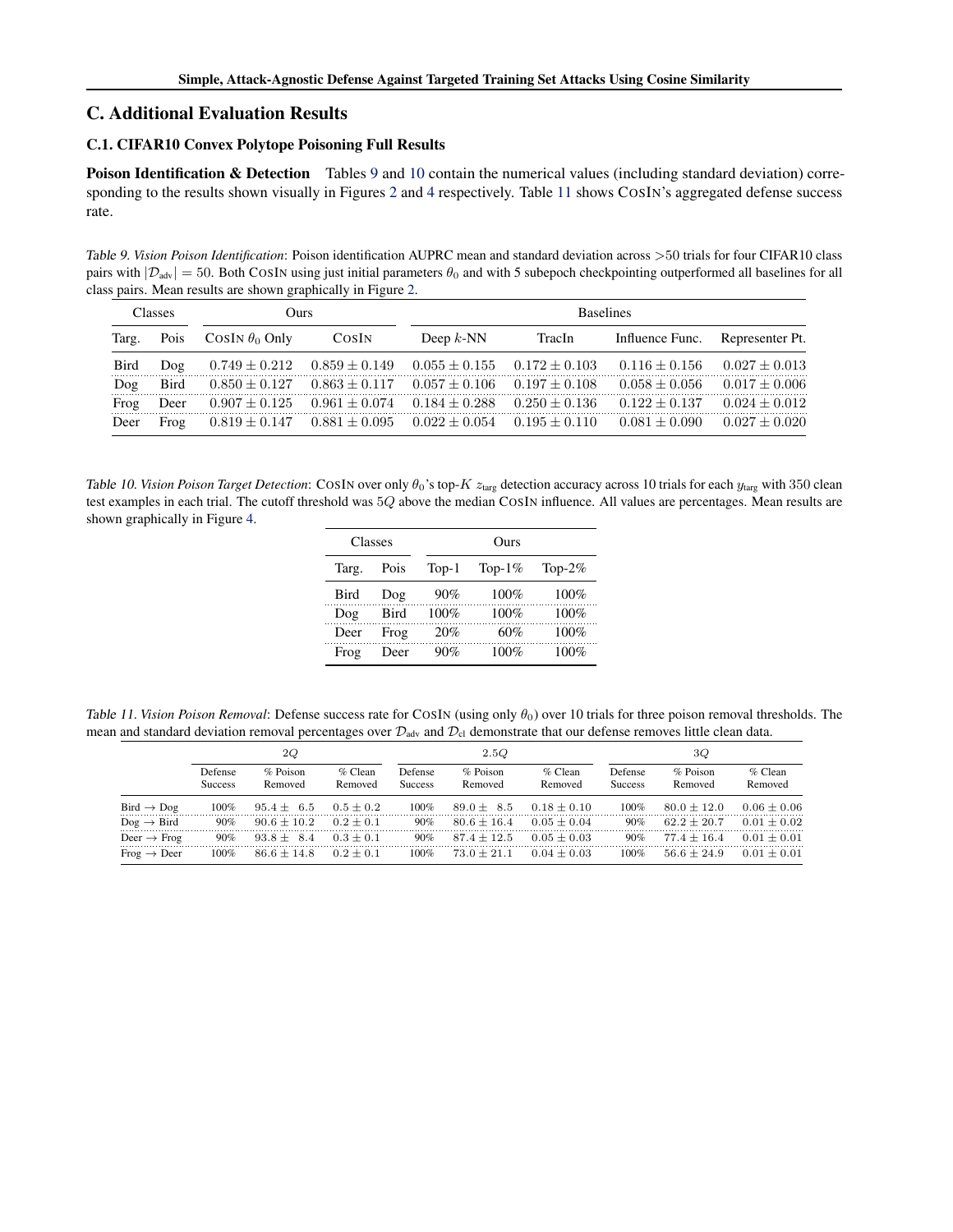#### <span id="page-12-0"></span>C.2. Defending Against a Backdoor Attack on Speech

[Liu et al.'s](#page-4-0) [\(2018\)](#page-4-0) speech backdoor classification dataset contains spectrograms of human speech pronouncing digits 0 to 9, and includes 300 backdoor training and 200 backdoor test examples.

[Liu et al.](#page-4-0) injected specific background noise as the adversarial trigger. When present, this noise causes a targeted digit to be misclassified as the digit one larger (modulo 10). For instance, a targeted 0 would be misclassified as 1, 1 as 2, etc. making 10 possible digit pairs. Following [Liu et al.,](#page-4-0) the underlying model was a speech recognition CNN trained from scratch.

Backdoor Identification Figure 5 compares COSIN (with 3 subepoch checkpointing) to the four baselines across the 10 digit pairs. In all cases, COSIN's mean AUPRC error (i.e., 1 − AUPRC) was several times lower than the baselines – in 8/10 cases by more than an order of magnitude. COSIN even achieve perfect identification (i.e., AUPRC  $= 1$ ) for three digit pairs:  $0 \rightarrow 1, 3 \rightarrow 4$ , and  $4 \rightarrow 5$ .

Backdoor Target Detection Table 12 details COSIN's ability to detect whether a particular test example is an attack target. Specifically, an example was classified as "targeted" if any training example's COSIN influence exceeded the median by  $cQ$  ( $c \in \{4,5\}$ ), with c tunable to control sensitivity. With  $c = 4$ , there were no false negatives for any digit pair (i.e.,  $precision = 1$ ), but the false positive rate (FPR) was larger. Six digit pairs had perfect target detection precision even at  $c = 5$ .

As expected, those digit pairs where identification performed worse (e.g.,  $2 \rightarrow 3$  and  $6 \rightarrow 7$ ) also had poorer target detection. Observe that digit pairs  $5 \rightarrow 6$  and  $9 \rightarrow 0$  had near perfect identification but had a higher false positive rate at  $c = 4$  and a higher false negative rate at  $c = 5$  respectively; such divergent behavior indicates that detection performance could be improved via a better underlying assumptions for  $Q$ , e.g., accounting for the non-normality visible in Figures [1d](#page-2-0) to [1f.](#page-2-0) We leave this to future work.



Figure 5. Speech Backdoor Identification: Mean speech backdoor example identification AUPRC across 30 trials for  $11 \leq |\mathcal{D}_{adv}| \leq 18$ (varies by class pair). COSIN with 3 subepoch checkpointing always outperformed the baselines – often by an order of magnitude. For digit pairs  $0 \to 1$ ,  $3 \to 4$ , and  $4 \to 5$ , COSIN always perfectly identified  $\mathcal{D}_{adv}$  (i.e., AUPRC = 1). See Table [13](#page-13-0) for numerical results including standard deviation.

|    |            |            |      |      |          |          |      |      |                                                                                                                                                                                                   |      |      | $\sigma$ and for each digit pair at each an estional of $\log$ and $\sigma_{\rm g}$ above the meaning coolity immedied. This values are percentage |
|----|------------|------------|------|------|----------|----------|------|------|---------------------------------------------------------------------------------------------------------------------------------------------------------------------------------------------------|------|------|----------------------------------------------------------------------------------------------------------------------------------------------------|
|    | Cutoff     | Metric     |      |      |          |          |      |      | $0 \rightarrow 1 \quad 1 \rightarrow 2 \quad 2 \rightarrow 3 \quad 3 \rightarrow 4 \quad 4 \rightarrow 5 \quad 5 \rightarrow 6 \quad 6 \rightarrow 7 \quad 7 \rightarrow 8 \quad 8 \rightarrow 9$ |      |      | $9 \rightarrow 0$                                                                                                                                  |
|    |            | Acc.       | 99.2 | 97.3 | 100      | 99.2     | 97.6 | 88.5 | 95.1                                                                                                                                                                                              | 95.7 | 97.4 | 100                                                                                                                                                |
|    |            | Prec.      | 100  | 100  | 100      | 100      | 100  | 100  | 100                                                                                                                                                                                               | 100  | 100  | 100                                                                                                                                                |
|    |            | <b>FPR</b> | 0.8  | 2.9  | $\theta$ | 0.9      | 2.8  | 13.4 | 5.4                                                                                                                                                                                               | 4.9  | 29   |                                                                                                                                                    |
|    |            | Acc.       | 100  | 99.1 | 99.4     | 99.2     | 100  | 97.3 | 97.6                                                                                                                                                                                              | 97.9 | 99.1 | 96.9                                                                                                                                               |
| 50 | Prec.      | 100        | 100  | 95.2 | 100      | 100      | 100  | 83.3 | 100                                                                                                                                                                                               | 91.7 | 76.5 |                                                                                                                                                    |
|    | <b>FPR</b> |            | 1.0  |      | 0.9      | $\theta$ | 3.2  | 0.9  |                                                                                                                                                                                                   |      |      |                                                                                                                                                    |
|    |            |            |      |      |          |          |      |      |                                                                                                                                                                                                   |      |      |                                                                                                                                                    |

Table 12. Speech Backdoor Target Detection: COSIN's (with 10 subepoch checkpointing) target,  $z_{\text{targ}}$ , detection performance across  $>$ 100 trials for each digit pair at cutoff thresholds of 4Q and 5Q above the median COSIN influence. All values are percentages.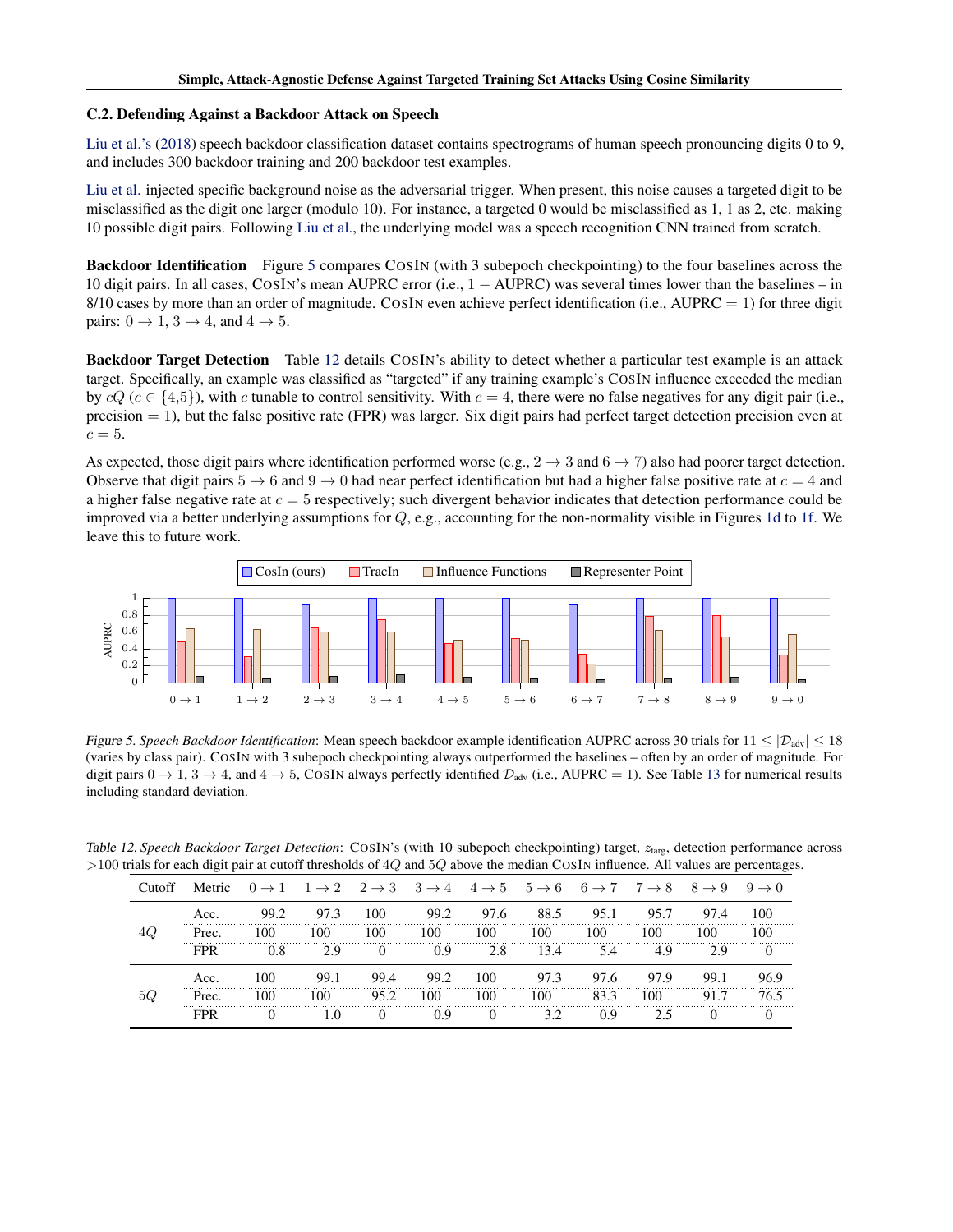| Digits         |                             | Ours            | <b>Baselines</b>  |                 |                   |  |  |  |  |
|----------------|-----------------------------|-----------------|-------------------|-----------------|-------------------|--|--|--|--|
| Targ           | Pois                        | COSIN           | TracIn            | Influence Func. | Representer Pt.   |  |  |  |  |
| $\Omega$       |                             | $+0$            | $1.490 \pm 0.217$ | $0.637 + 0.270$ | $0.081 + 0.063$   |  |  |  |  |
|                | $\mathcal{D}_{\mathcal{L}}$ | $0.997 + 0.007$ | $0.312 + 0.127$   | $0.629 + 0.174$ | $0.050 \pm 0.017$ |  |  |  |  |
| $\mathcal{L}$  | 3                           | $0.933 + 0.053$ | $0.646 \pm 0.218$ | $0.600 + 0.231$ | $0.075 \pm 0.057$ |  |  |  |  |
| 3              | $\overline{4}$              | $+0$<br>1       | $0.752 + 0.193$   | $0.603 + 0.261$ | $0.099 \pm 0.104$ |  |  |  |  |
| $\overline{4}$ | 5                           | 1<br>$+0$       | $0.470 + 0.169$   | $0.502 + 0.221$ | $0.069 + 0.070$   |  |  |  |  |
| 5              | 6                           | $1.000 + 0.001$ | $0.526 + 0.133$   | $0.502 + 0.177$ | $0.053 \pm 0.031$ |  |  |  |  |
| 6              |                             | $0.934 + 0.074$ | $0.344 + 0.145$   | $0.225 + 0.150$ | $0.040 + 0.009$   |  |  |  |  |
| 7              | 8                           | $1.000 + 0.002$ | $0.791 + 0.148$   | $0.623 + 0.191$ | $0.048 + 0.021$   |  |  |  |  |
| 8              | 9                           | $0.998 + 0.013$ | $0.793 + 0.204$   | $0.542 + 0.284$ | $0.071 \pm 0.075$ |  |  |  |  |
| 9              | $\Omega$                    | $1.000 + 0.001$ | $0.328 \pm 0.143$ | $0.569 + 0.276$ | $0.036 + 0.016$   |  |  |  |  |

<span id="page-13-0"></span>Table 13. *Speech Backdoor Identification*: Mean and standard deviation AUPRC across 30 trials for [Liu et al.'s](#page-4-0) [\(2018\)](#page-4-0) speech backdoor dataset with  $11 \leq |\mathcal{D}_{adv}| \leq 18$ . COSIN with 3 subepoch checkpointing always outperformed the baselines, even achieving perfect backdoor identification for three digit pairs.

### C.3. Sentiment Analysis Poisoning Full Results

Table 14. *Natural Language Poison Identification*: Poison identification AUPRC mean and standard deviation across 10 trials for 4 positive and 4 negative sentiment SST-2 movie reviews [\(Socher et al.,](#page-5-0) [2013\)](#page-5-0) with  $|\mathcal{D}_{adv}| = 50$ . COSIN with 3 subepoch checkpointing perfectly identified all poison in all but two trials. Mean results are shown graphically in Figure [3.](#page-3-0)

|      | Review         |                       | <b>Ours</b>  |                 |                   | <b>Baselines</b>  |                   |
|------|----------------|-----------------------|--------------|-----------------|-------------------|-------------------|-------------------|
| Type | No.            | COSIN $\theta_0$ Only |              | COSIN           | TracIn            | Influence Func.   | Representer Pt.   |
|      |                | $0.762 \pm 0.111$     | -1           | $\pm 0$         | $0.089 \pm 0.037$ | $0.023 \pm 0.027$ | $0.003 \pm 0.001$ |
|      | $\mathcal{L}$  | $0.477 + 0.098$       | $\mathbf{1}$ | $+0$            | $0.151 + 0.079$   | $0.005 + 0.002$   | $0.002 \pm 0.000$ |
| Pos. | 3              | $0.852 \pm 0.062$     | $\mathbf{1}$ | $+0$            | $0.039 \pm 0.039$ | $0.002 \pm 0.001$ | $0.001 + 0.001$   |
| 飞    | $\overline{4}$ | $0.435 + 0.054$       | $\mathbf{1}$ | $+0$            | $0.011 + 0.003$   | $0.003 + 0.004$   | $0.001 \pm 0.000$ |
|      |                | $0.518 + 0.082$       | $\mathbf{1}$ | $+0$            | $0.005 + 0.001$   | $0.005 + 0.003$   | $0.002 \pm 0.001$ |
|      | $\mathcal{L}$  | $0.920 + 0.081$       | $\mathbf{1}$ | $+0$            | $0.279 \pm 0.060$ | $0.006 \pm 0.004$ | $0.001 \pm 0.001$ |
| Neg. | 3              | $0.255 + 0.075$       |              | $0.983 + 0.055$ | $0.065 + 0.035$   | $0.003 + 0.002$   | $0.001 \pm 0.001$ |
| ╰    | 4              | $0.304 + 0.087$       | -1           | $+0$            | $0.007 \pm 0.001$ | $0.003 \pm 0.001$ | $0.001 \pm 0.001$ |

#### C.4. Adversarial Set Identification Execution Time

Table [15](#page-14-0) compares the execution time of COSIN to the other general-purpose, influence-based benchmarks across 50 trials. All results were collected on an HPC system with 3 Intel E5-2690v4 cores, 48GB of 2400MHz DDR4 RAM, and a single NVIDIA Tesla K80.

With the exception of the representer point baseline [\(Yeh et al.,](#page-5-0) [2018\)](#page-5-0) which considers only the network's linear classification layer (and had the worst performance in our experiments), COSIN using only the initial  $\theta_0$  parameters was the fastest – by a large margin. Note that COSIN (see Alg. [1\)](#page-1-0) is also embarrassingly parallel and can be naively sped up across multiple GPUs/clusters.

Recall that Deep k-NN [Peri et al.](#page-5-0) [\(2020\)](#page-5-0) is an empirical, defense against clean-label data poisoning and serves as an additional baseline for Section [4.1'](#page-2-0)s convex polytope attack experiments on CIFAR10. Across >50 trials using the above hardware setup, Deep k-NN's execution time had mean and standard deviation of 242 seconds and 1.1 seconds respectively.